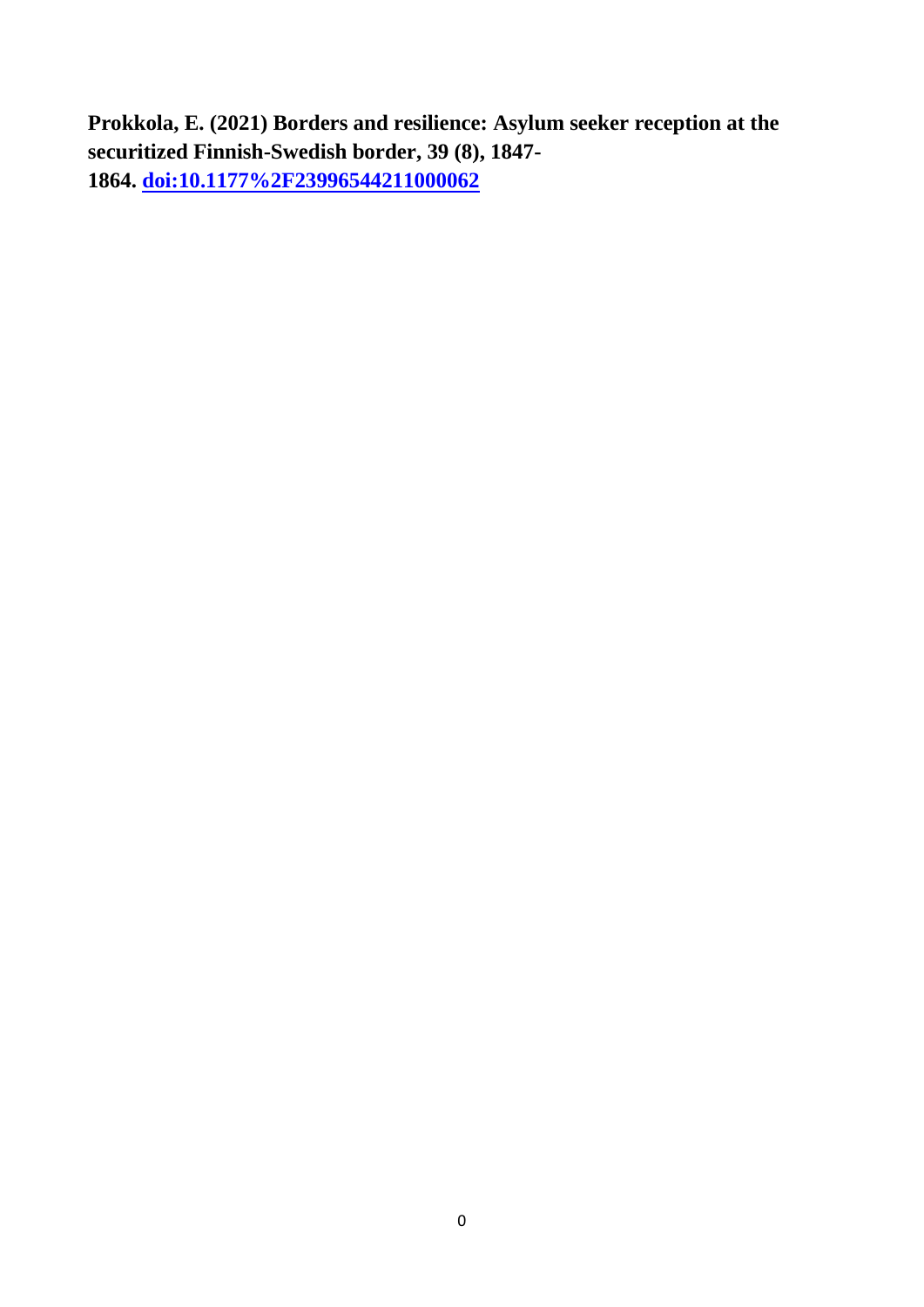**Borders and resilience: Asylum seeker reception at the securitized Finnish-Swedish border**

#### **Abstract**

Scholars have documented the shift from "open borders" policy and cross-border cooperation towards heightened border securitization and the building of border walls. Since the 2015 migration influx, many countries in the European Union have retained Schengen border controls meant to be temporary. The heightened border securitization has entailed a high level of anxiety among different groups of people and increased societal polarization. This paper moves beyond the politicized threat scenarios and analyzes the resilience processes of the 2015 asylum seeker reception at the securitized EU-internal Finnish-Swedish border and the Finnish border town of Tornio. The asylum reception is studied from the perspective of local authorities and NGO actors who participated in the everyday reception, care and control practices in the stressful border securitization environment of 2015 in Tornio. The examination points out how the success of everyday reception work at the Tornio border crossing ultimately stemmed from the historical openness of the border and on cooperation and trust relations between different actors at various scales. The paper provides a new understanding of the significance of borders and border crossing from the perspective of resilience and highlights the paradox of border securitization. Although border closures are commonly presented as a way to respond to forced migrations, the everyday practices and capacities of the asylum reception at the Finnish-Swedish border were themselves highly dependent on border crossings and cross-border cooperation.

**Keywords**: border, resilience process, securitization, asylum reception, Finnish-Swedish border, polarization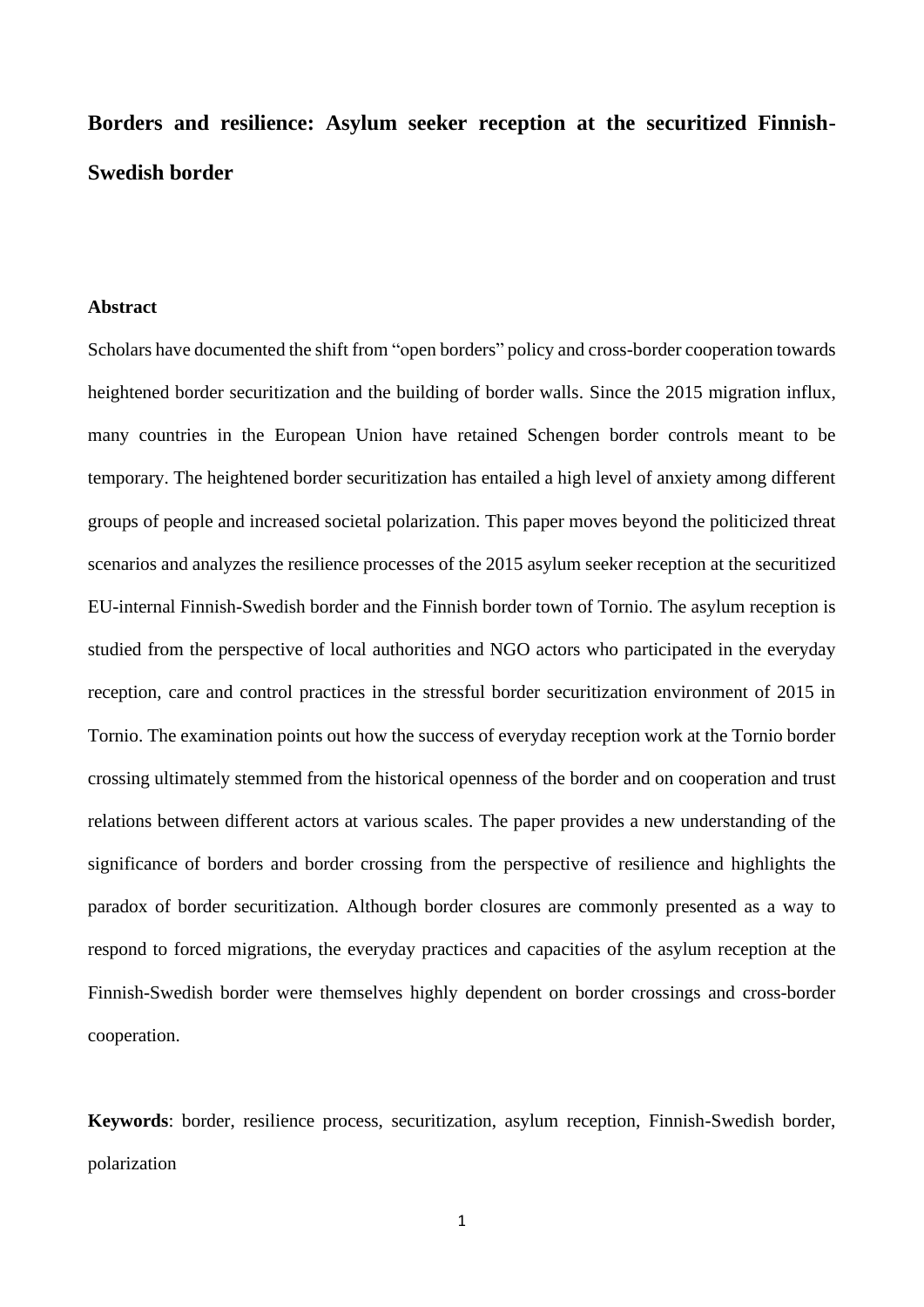# **Introduction**

Borders are sites where the various state and individual interests and strategies of mobility meet, and often collide. During the last decade, the optimistic prospect of a "borderless" world present in the 1990s has vanished and many scholars have documented the shift from an open borders policy and cross-border collaboration towards heightened border securitization and the building of border walls (Brown 2010; Jones 2012; Bromley-Davenport et al. 2018; Paasi *et al*. 2019). In the European Union, many countries that for decades strived to abolish the barriers that borders create, such as Sweden, Denmark and Germany, have since the 2015 "long summer of migration" reintroduced Schengen border controls which have now become the new normal. Research shows that border closures and border securitization entail a high level of anxiety for migrants, ethnic minorities and cross-border commuters and generally increase societal polarization (Lulle 2019; Van Baar 2017). Yet populists, politicians and security authorities continue to simplistically institute strict border control as the preferred response to perceived domestic security shortcomings and general social malaise.

This paper analyzes resilience processes extant in asylum seeker reception in the context of border securitization at the EU-internal Finnish-Swedish border and the small Finnish border town of Tornio. The southernmost overland Finnish-Swedish border crossing point of Tornio is the busiest land border in Finland; it is travelled across by car annually more than 4 million times (Väylä statistics 2018) and it is common among the local people to walk or bicycle across the border. In 2015, the Finnish-Swedish land border crossing point in Tornio formed the key route for more than 32,000 asylum seekers who arrived in Finland. In response, the Finnish state put intensified controls (of foreign nationals) into operation. The tightened border control and especially the participation of military servicemen in the state-led security intervention created an understanding that something very unexceptional and dangerous was taking place in the border area. In this study, the state intervention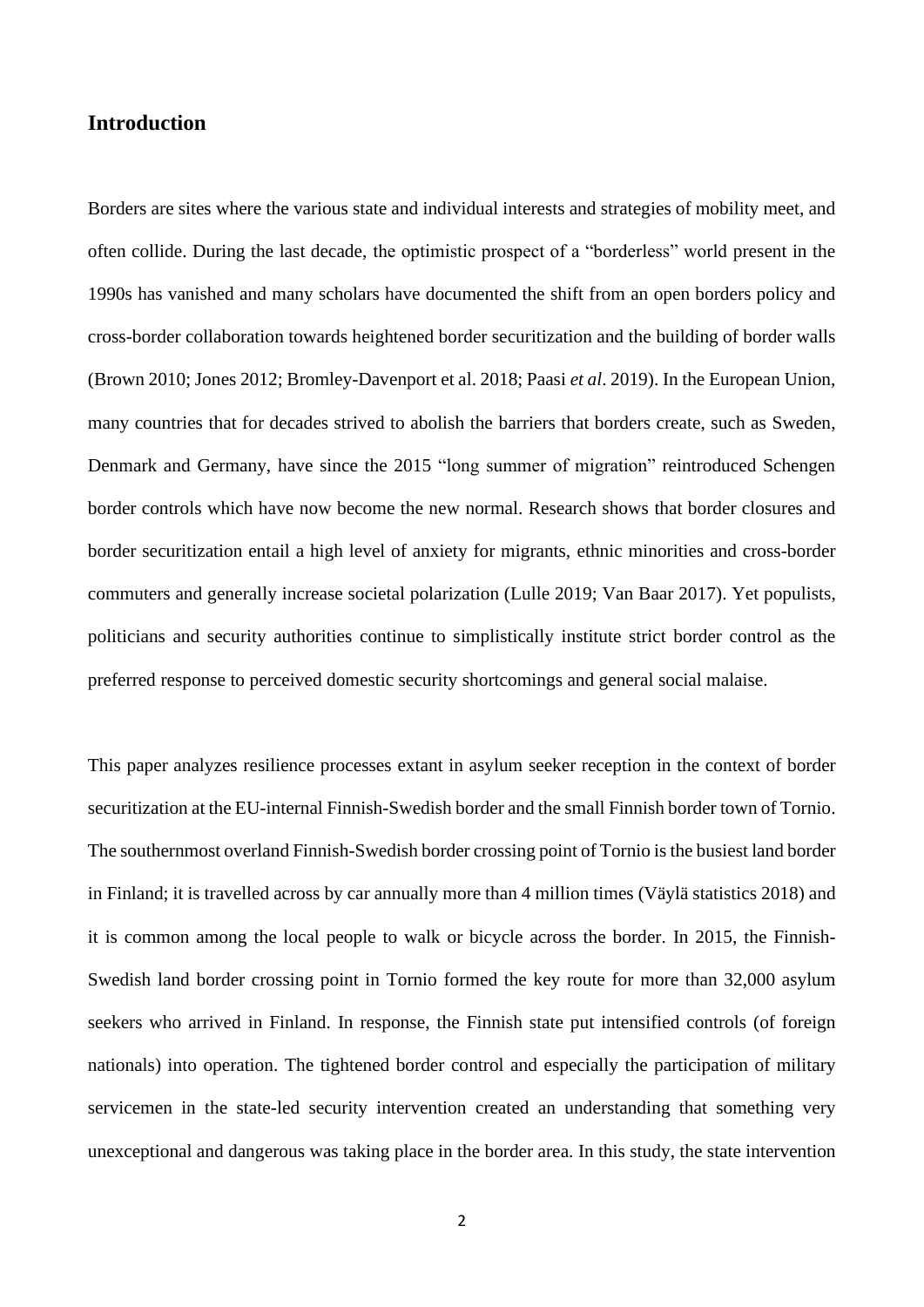and asylum reception are examined from the perspective of the local actors who participated in asylum reception, care and control practices in the town of Tornio.

Theoretically, the paper aims to develop new knowledge and understanding regarding the role of borders and border crossing in resilience processes. Regardless of the mushrooming interdisciplinary research on resilience, the theoretical and empirical interest towards the role of borders and border crossing in resilience has been modest. In the field of border research and political geography, borders and bordering are seen as a key to understanding the geographies of asylum reception (Mountz and Hiemstra 2014; Pascucci, Kallio and Häkli 2019) and open borders are generally understood to provide economic, social and cultural resources (Sohn 2014). The potential of bridging resilience theories and border studies has only recently sparked interest, however. Wandji (2019) studies the plurality of disruptions created by African postcolonial borders, relating resilience to mundane practices across political borders. XXXX has analyzed the evolution of regional resilience in different geopolitical border areas from the perspective of cross-border mobility. In interdisciplinary migration studies, there is a growing academic and governmental interest towards migrant and refugee resilience. On one hand, the focus is on examining the factors that can explain the adaptation, integration and wellbeing of migrants in a new cultural and institutional environment (e.g. Julca 2011; Scheffran, Marmer and Sow 2012) and on the other hand, migration itself is understood in terms of adaptation (Geddes and Jordan 2012). Moreover, scholars focusing on migration and governance have shown how neoliberal conceptions of resilience, which emphasize self-reliance and selfgovernance, have been mobilized in the domain of humanitarian aid. For example, the UN-led management of refugee camps have implemented community development initiatives, thus presenting the camps as a long-term solution rather than creating political demands for resettlement or return (Ilcan and Rygiel 2015). Bourbeau (2015) argues, however, that although migration scholars have provided a considerable number of studies on migrant and migrant community resilience in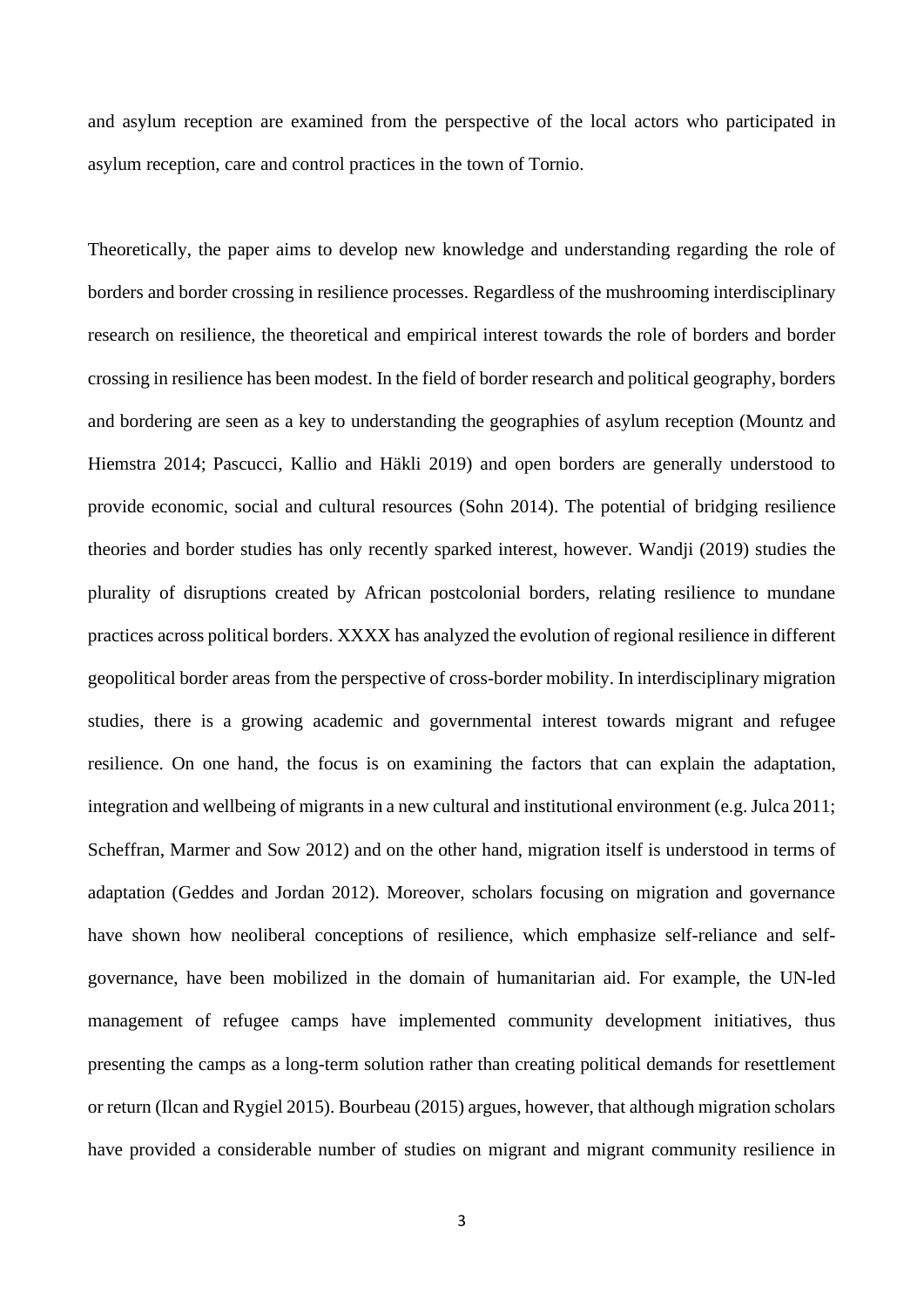overcoming various challenges, very little very little theory work has been done in this respect. In security studies, resilience-building is often understood as a move towards de-securitization, yet Bourbeau (2015) argues that the portrayal of migration and refugee movements as a significant disturbance requiring the migrant-receiving countries to adopt resilient strategies has increased the securitization of migration. In politically sensitive contexts the political nature of resilience may be highlighted, which provokes the ethical question of whose entitlement to wellbeing and resilience is made visible and in what ways.

Inspired by the social scientific resilience research and border and migration studies, this study argues that cross-border cooperation, trust relations and unrestricted border crossing are essential for increasing social resilience. The research contributes to the existing debates by offering a study of asylum reception processes in a border region, thus following a relational conception of place and space (Massey 2005) and highlighting the importance of cross-scalar interactions and border crossings for resilience. It is noticed that the multi-scalar nature of resilience and scalar interconnections have been acknowledged already in the original writings on socio-ecological resilience through the notion of *panarchy* (Walker et al. 2004). By taking cross-border activities and scalar connections as the focus of resilience, this paper takes a critical stance towards the current regime of resilience governance that praises the self-sufficiency of communities and regions as a way to respond to unknown, sudden disruptions (see Joseph 2018). Secondly, by analyzing resilience processes from the viewpoint of political borders and the grassroots activities of asylum reception, the paper responds to the call for increased attention to real life political contestation and normative understanding in resilience (Phelan et al. 2013; Walsh-Dilley and Wolforg 2015).

Before moving on to the Finnish-Swedish border case study, the paper generates a theoretical understanding of the significance of borders and border crossing from the perspective social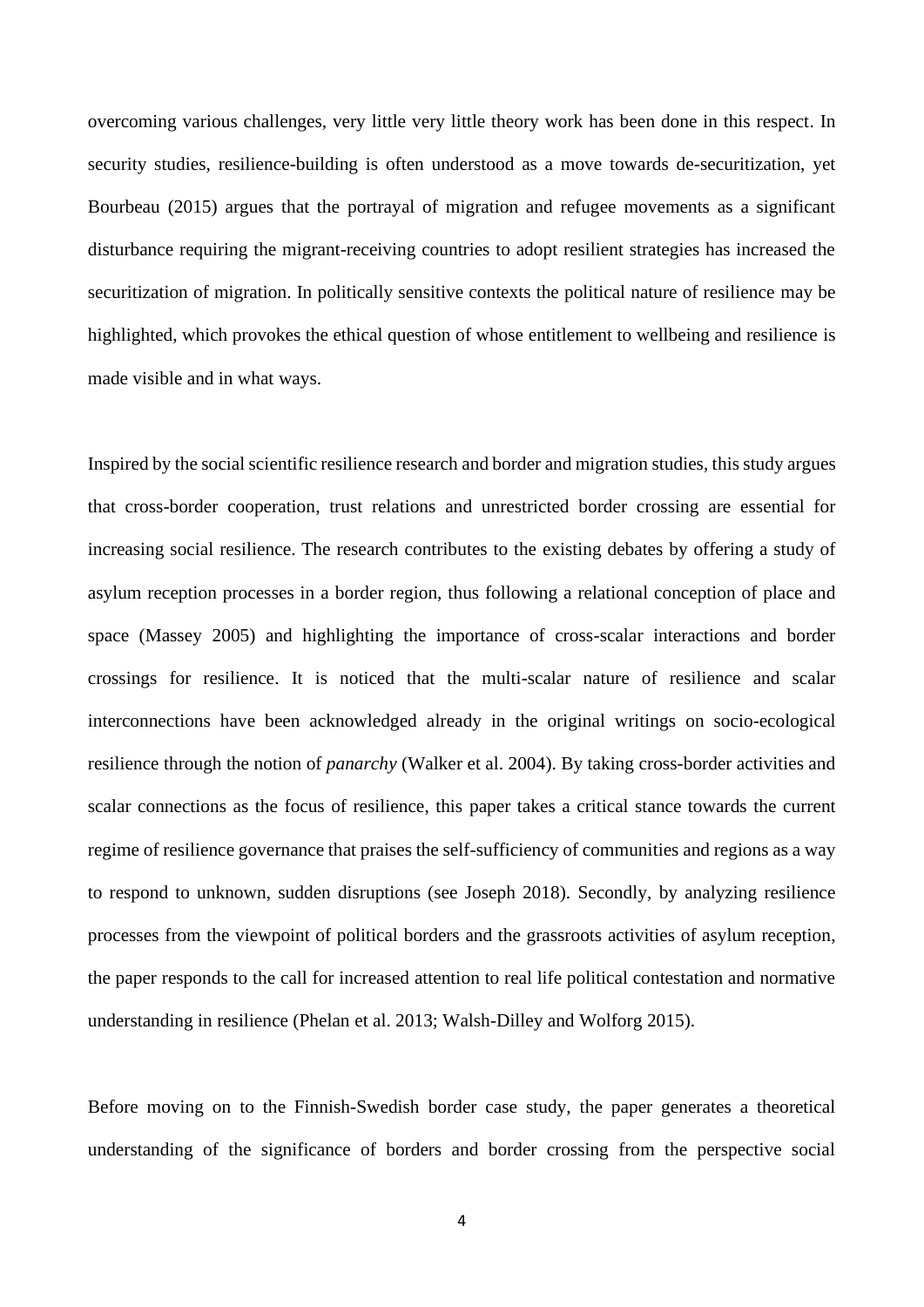resilience, recognizing the pitfalls and strengths of social scientific resilience research. In governmental documents, and in some interdisciplinary academic resilience debates, forced migration is listed as a change and threat against which societies need to build resilience (e.g. Boin, Comfort and Demchack 2010). Therefore, it is important to highlight that in this study resilience is approached in the wider societal context of border securitization and that the study takes a critical stance towards the governance discourse. From the perspective of the grassroots actors involved in asylum reception in Tornio, the experienced threat did not arise from the interactions between migrants and refugees but from societal conflicts and the mobilization of anti-migration rhetoric/movements. By studying the resilience processes from the grassroots perspective, it is possible to evaluate critically political and populist statements arguing for the limited capacity of the state to receive refugees.

# **Borders and resilience nexuses**

#### **Resilience in social scientific research**

The concept of resilience is ambiguous and vague and therefore open to continual critical reexamination. The concept has its origins in different disciplines such as mathematics, psychology and ecology (Joseph 2018). In human geographic research, resilience has been copiously examined especially in the context of climate change, regional economic crisis, urban planning and rural and urban communities. The factors commonly understood to explain resilience capacities include diversity: modularity; learning; innovation; collaboration; equality; trust; and sense of community (Wilson 2010; Scherzera, Lujala and Rød 2019; Cutter *et al*. 2016; Boschma 2015; Lowndes and McCaughie 2013; Smyth and Sweetman 2015). The increasing academic and governmental interest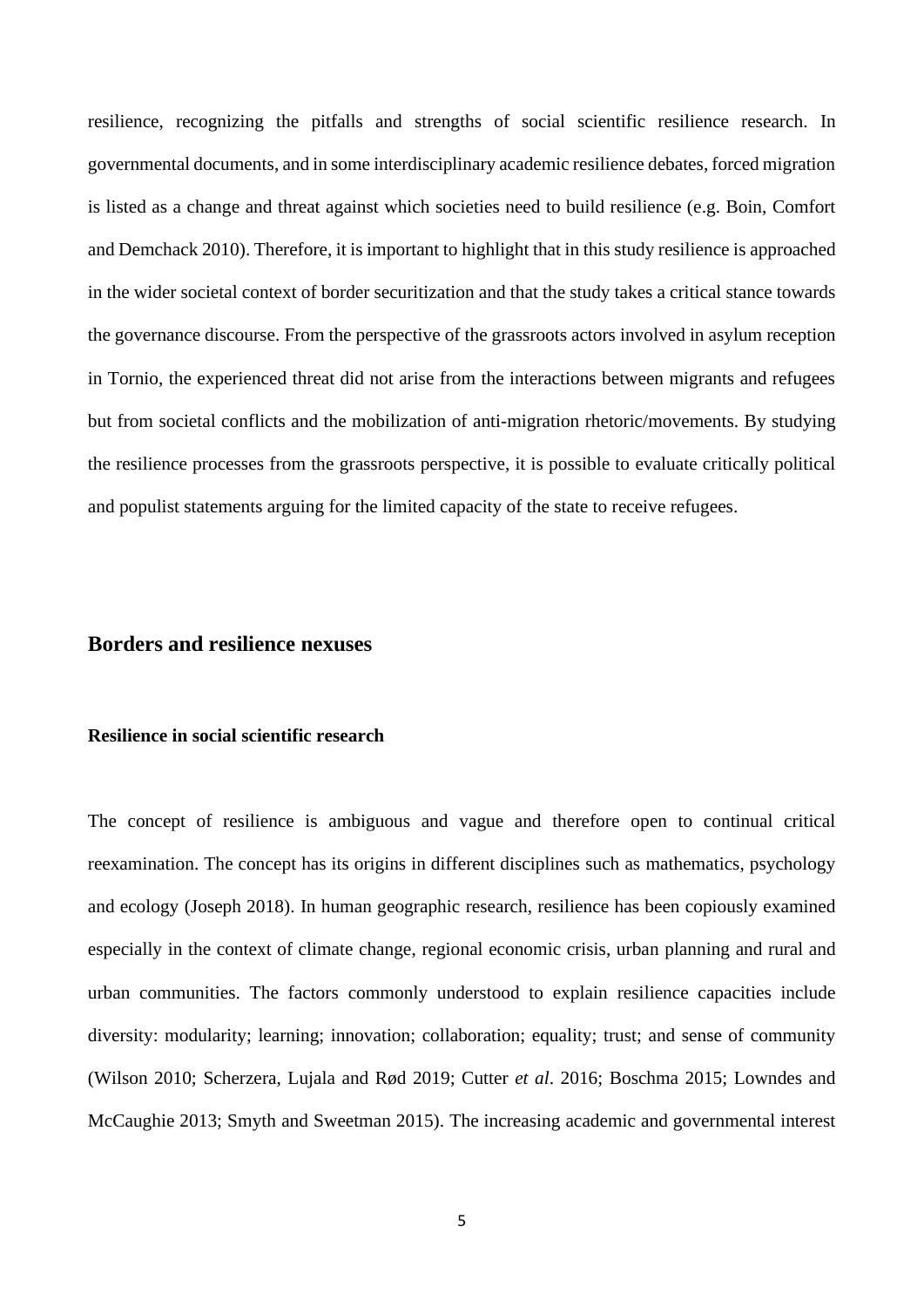towards the concept of resilience can be understood as a response to the experience of "continuous crisis" (Hudson 2010).

In social sciences, the idea of resilience largely developed from social-ecological systems theory in which the interest is on the adaptation, resistance and transformation of complex socio-ecological systems in the context of environmental hazards and disturbances (Walker et al. 2004). Social resilience is often defined, following Neil Adger (2000: 347), as "the ability of groups or communities to cope with external stresses and disturbances as a result of social, political and environmental change". Yet there is no consensus about the exact definition of the term, and different disciplines underline different understandings and epistemic standpoints. Moreover, it has been noted that the application of the notion of resilience, originally stemming from ecological systems theory, in social scientific research is rather problematic from methodological and normative perspectives, and there is much literature discussing how, if at all, social scientific resilience studies are useful and important (Joseph 2018: 13–14; Brown 2013). Joseph (2018) notes that whereas ecological resilience research focuses on environmental shocks, societal resilience research has been extended to include pandemics, economic shocks, terrorism and so on, thus placing resilience first and foremost in cultural, political, and normative contexts (Joseph 2018: 13–14). However, as Brown (2013) notes, "resilience is here to stay" and instead of neglecting the concept, it is more fruitful to work with it from analytical and critical perspectives, and to utilize and explore its analytical potential in different empirical contexts. The epistemic confusion around the concept of resilience is seen to provide not just obstacles but also interesting opportunities for discussing the disciplinary boundaries and normative dimensions of research (Zimmerer 2015).

An overview of the resilience literature points out that in governmental documents and scholarly debates alike, borders are, in a way, implicitly (re-)presented as a key justification and explanation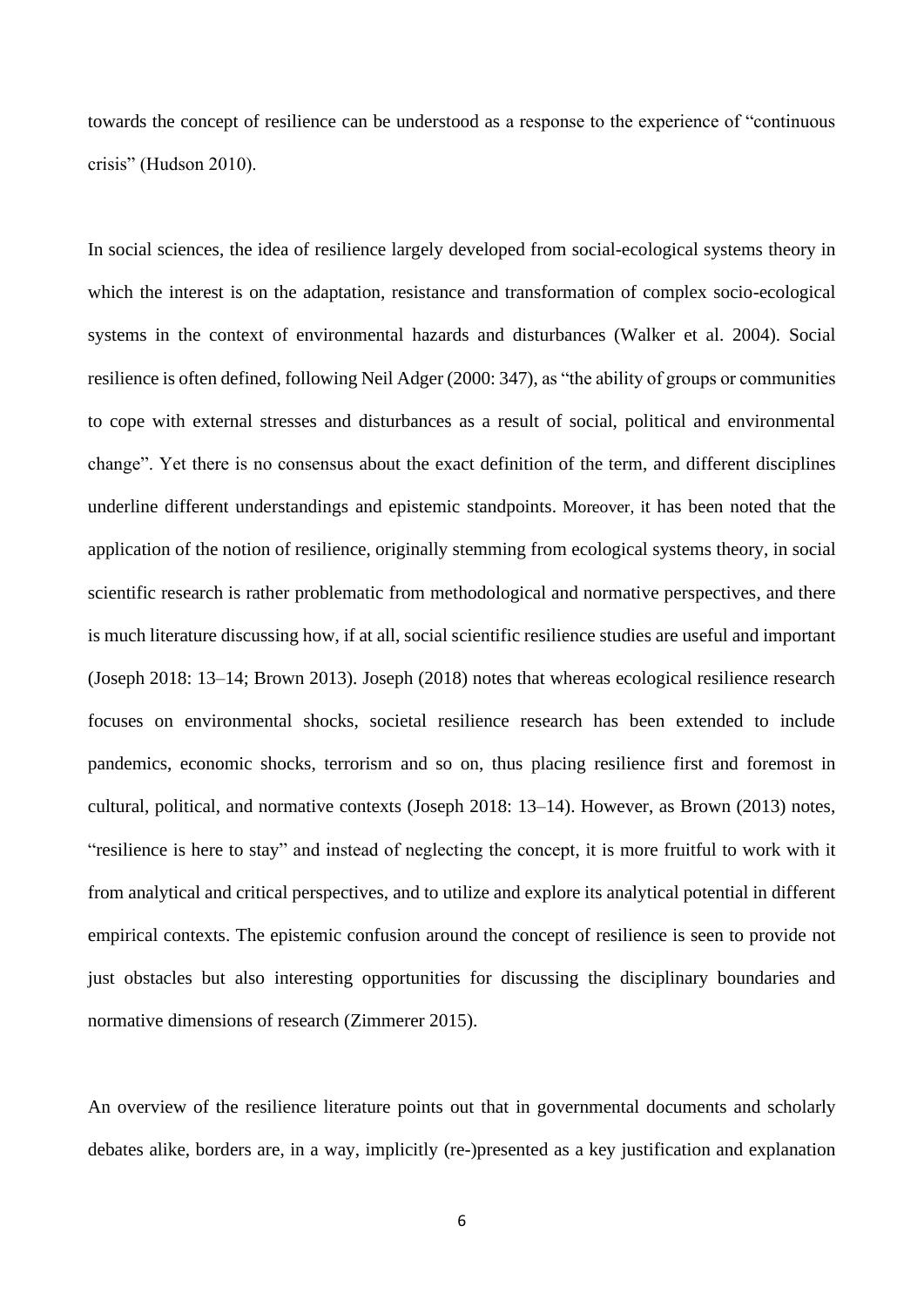for the increasing interest towards the resilience approach. Key international and supra-national organizations have taken global, regional and urban resilience as their objective, arguing that the challenges of the Anthropocene cannot be coped with alone but international cooperation is needed; that is, shared global problems require shared solutions (e.g. UN 2012; Rockefeller Foundation 2019; see also Juncos 2017). A critical question here is how these resilience-building initiatives and expectations are often directed at so-called vulnerable populations and communities (Ilcan and Rygiel 2015; Gressgård 2017). Simultaneously, many western countries have reacted to global crises and vulnerabilities with protectionism and by establishing new border walls.

Also, academic resilience research often tends to naturalize political borders as lines that protect the "inside" from the threats coming from the "outside". The growing interest towards resilience is explained to stem from the fact that the opening of state borders has made places and regions more permeable to the effects of what were previously thought to be external processes (Christopherson et al. 2010: 3). This means that a particular understanding of borders and their functions is reproduced in resilience debates. The imaginary of the risks of a borderless world is employed to make sense of and explain the increasing need for resilience. The well-cited work *Designing resilience: Preparing for extreme events* provides a fitting example: the authors describe how "societies face an array of potentially devastating threats", then list terrorist attacks, water shortages, infrastructure failures, energy crises, flows of "illegal" immigrants, the effects of climate change, and so on as equivalent examples (Boin, Comfort and Demchack 2010: 2). The concept of resilience is then argued to be a remedy for such unpredictable, urgent threats. This illustrates how the policy documents and many scholarly debates on resilience participate in the production of migration as a question of a securityresilience nexus, proposing tightened border monitoring as a response.

### **The importance of open borders and border crossing in resilience**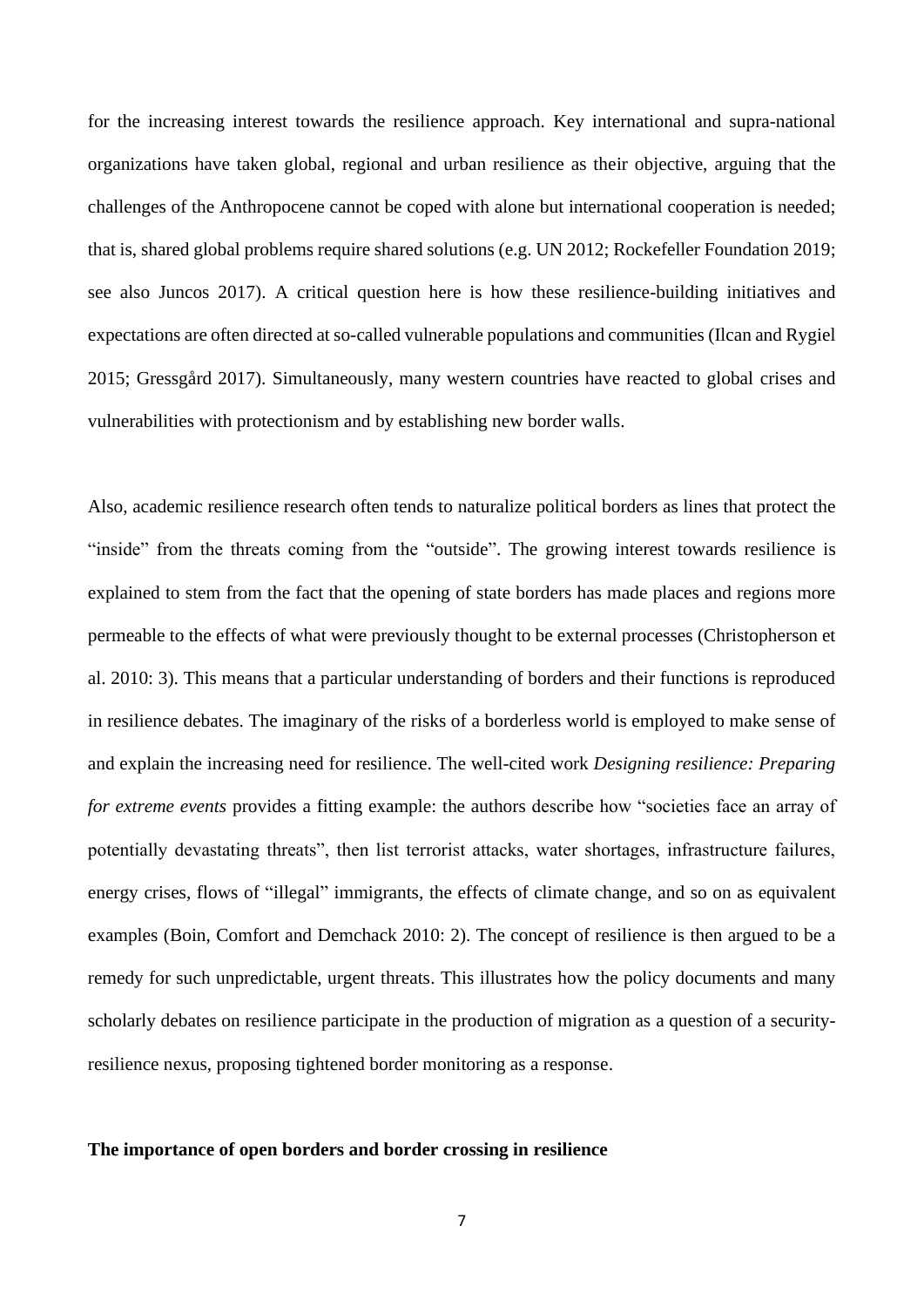The aim of this paper is to move the discussion on borders, migration and resilience forward by highlighting the importance of open borders and border crossing in resilience and resilience theory. Most researchers agree that resilience necessitates diversity, networks and border crossing; considering this, there has been surprisingly little interest towards theorizing resilience from the perspective of borders or vice versa. In resilience debates, the question of resilience and territorial borders are often connected in rather problematic ways, and there is therefore a need to develop an analytical approach that is more sensitive to borders and their multilayered meanings. Through the concept of resilience, it is likewise possible to pose new questions about borders.

To address the complex question of borders and resilience, the paper revisits the traditional theoretical ideas of resilience in socio-ecological systems that have inspired recent social scientific research and scrutinizes them from the perspective of border studies. It can be argued that that an understanding of borders as determined boundaries of an ecological or territorial "system" actually lies at the core of traditional resilience theories originating from ecology. The idea of the systems change across a number of interconnected spatio-temporal scales is central in the writings of Walker and others (2004) and their attempt to clarify the concept of resilience from the perspective of socio-ecological systems (SES). They approach resilience as the capacity of a system to absorb disturbance and reorganize while undergoing change yet retaining the same function, structure, identity and feedback. However, one of the key questions in current resilience research is whether resilience should be understood as an ability to return to the same condition or whether it is better understood in terms of a successful transformability and renewal (Folke 2006; Boschma 2015).

It is noteworthy that in the highly recognized paper by Walkers et al. (2004), the state is used as an example of "a system", the functioning and resilience of which is dependent on its international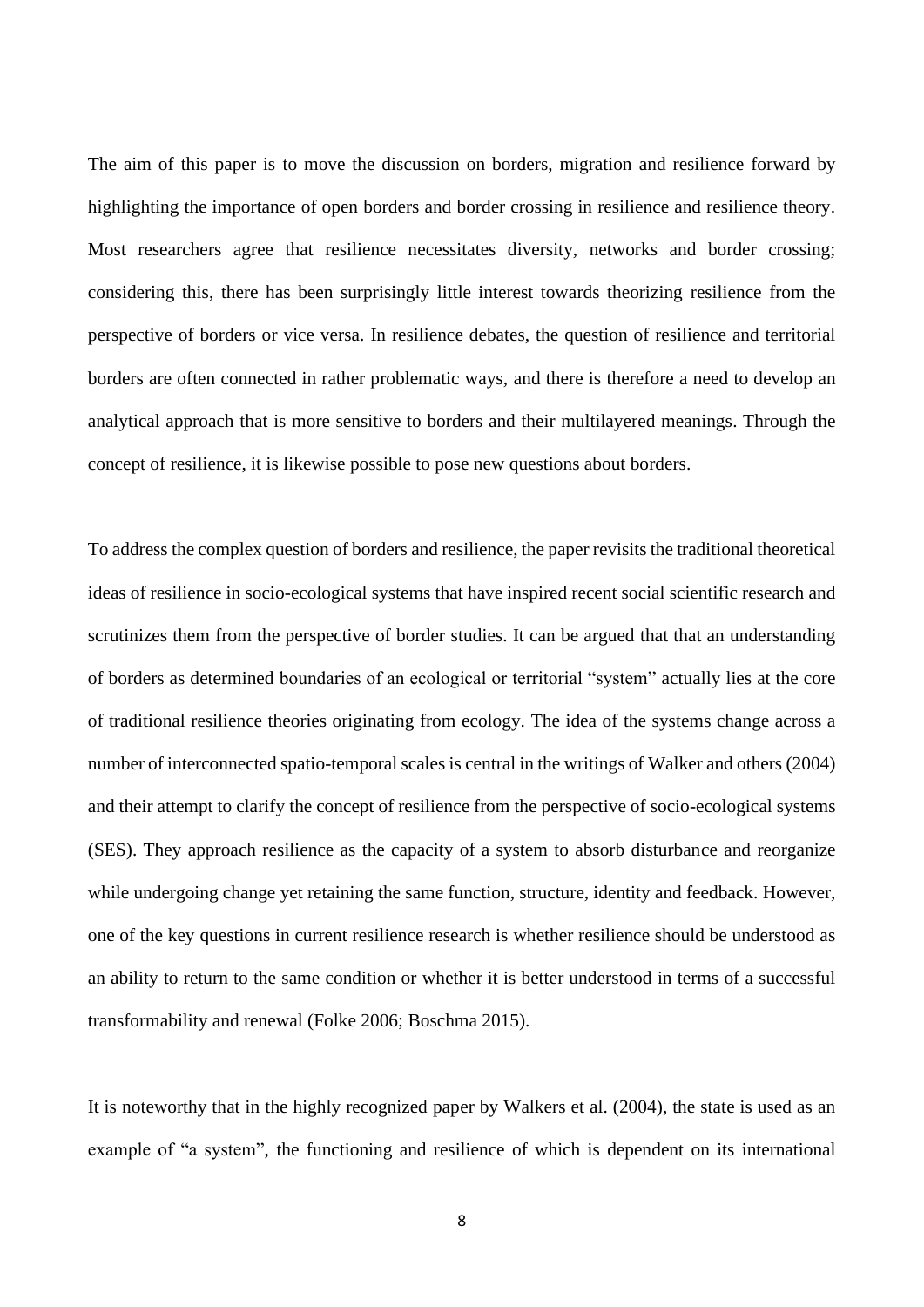relations and the relationships between the state and its sub-regions. From the perspective of state borders and territoriality, and social scientific research in general, resilience thinking and the systems theory raise many important questions that need to be scrutinized thoroughly. The history of geopolitics shows that it would even be dangerous to claim that states, regions and communities constitute organic entities. Geographers have critically unpacked how the early geography scholars Rudolf Kjellén's and Friedrich Ratzel's naturalistic and organic conceptions of the state (*Lebensraum*) and its boundaries (the outer reach of the organic state) were used to justify the violent invasions of the World Wars (Klinke 2018; Holdar 1992). Accordingly, it is important to underline that states, cities, regions and communities are not "organisms", nor do they function according to uniform principles of self-organization (MacKinnon and Derickson, 2012).

Another point that is of interest from the perspective of border research is that the original socioecological theory of resilience includes the notion of crossing scales; the so-called "systems" are not closed entities. In their work, Walker et al. (2004) introduce *panarchy* as an attribute referring to the relationships between the other resilience attributes (latitude, resistance, precariousness) and how they are influenced by the states and dynamics of the subsystems at scales above and below the scale of interest. Others have further developed the panarchy perspective, illustrating how the resilience of a people, a community or a region depend on their dynamic organization and structuring "within and across scales of space and time" (Allen et al. 2014). Yet, the panarchy element and the connections of the "multi-level world" are often pictured in a rather hierarchical manner (Berkes and Ross 2016). Moreover, Walker and Cooper (2011: 152) argue that the notion of panarchy blurs the limits of the hierarchical adaptive systems that would operate as self-sufficient, territorially bounded entities. Hence it provides a fruitful starting point for pushing the idea of social resilience further in terms of borders and cross-border dynamics. To understand the significance of the dynamics of connections and panarchy in resilience, it is essential to incorporate in the analysis a consideration of the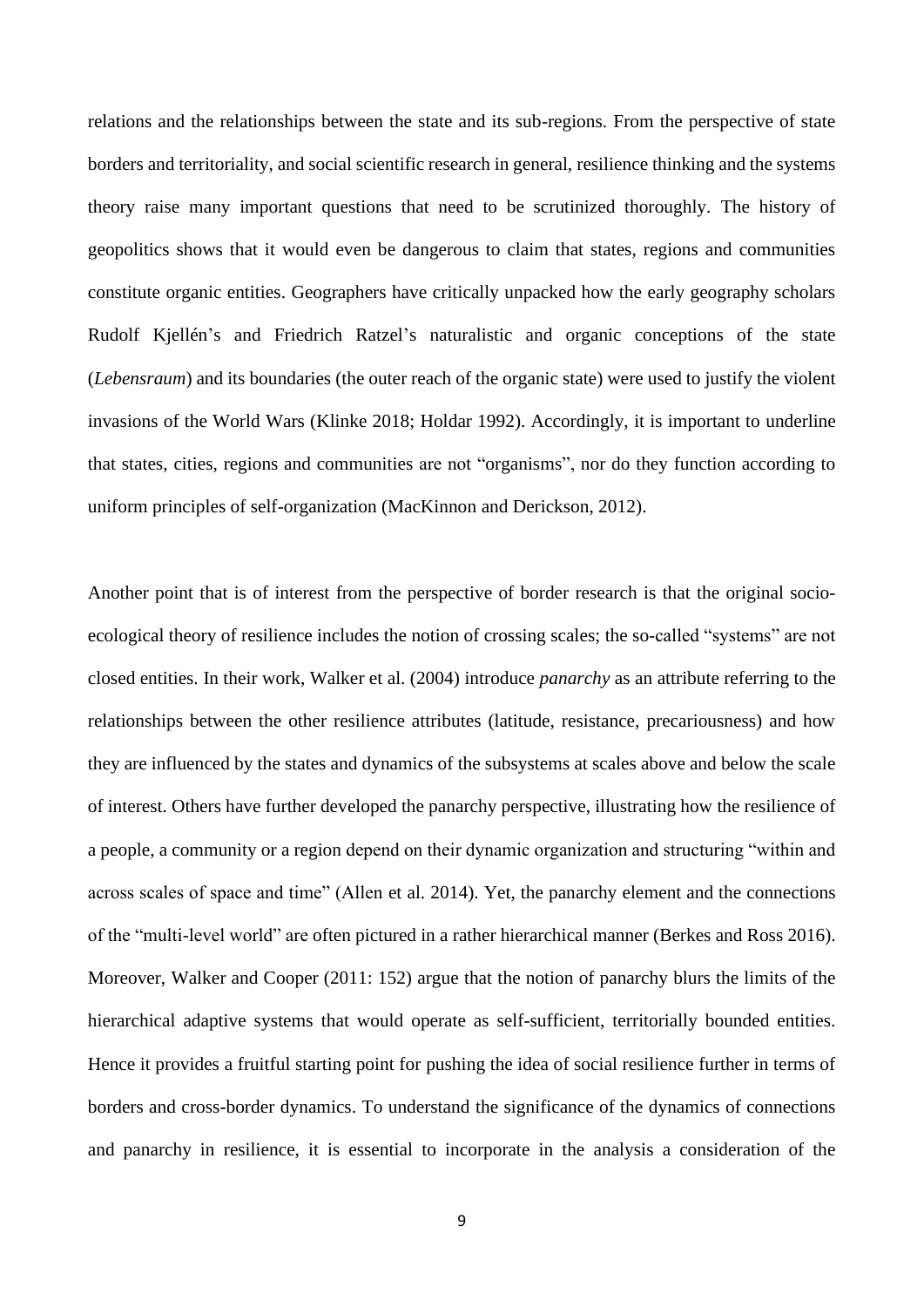boundaries and frictions between the scales and how power has materialized in a historical context (see also Berkes and Ross 2016: 191). The ways of presenting and illustrating social and community resilience as territorially bounded or as relational and open, matter because they foster particular ideas of resilience.

# **Methods and material for studying the resilience process**

In this study, social resilience processes are approached by scrutinizing the border transitions and consequent practices and capacities of adaptation, resistance and learning in the political and cultural context of the Finnish-Swedish border and the Finnish border town of Tornio. The study focuses on the local actors' perspective, exploring what kind of activities, practices and understandings supported and facilitated the reception of asylum seekers and the work of local actors in the stressful environment of border securitization. Particular focus is on how borders and border crossing are entangled with the social resilience process of the asylum reception in Tornio, which formed the key route for asylum seekers travelling to Finland and a specific site of state intervention and nationalistic mobilization. While the critical perspectives and governance approach to resilience are important for understanding the recent policy actions and rationales of migration management for instance, such prescriptive methods risk overlooking concrete social actions and experiences (Cote and Nightingale 2012: 478) that are of interest in this research. By following Cote and Nightingale (2012: 480), this study employs a situated approach to resilience, which means that in the analysis of the capacities and adaptation to change, attention is paid to the historical context, cultural values and ethical standpoints of the actors involved in the processes. According to these scholars, to adequately capture the limits of adaptation requires that attention is given to both institutional configurations and the processes and relations that support institutional structures.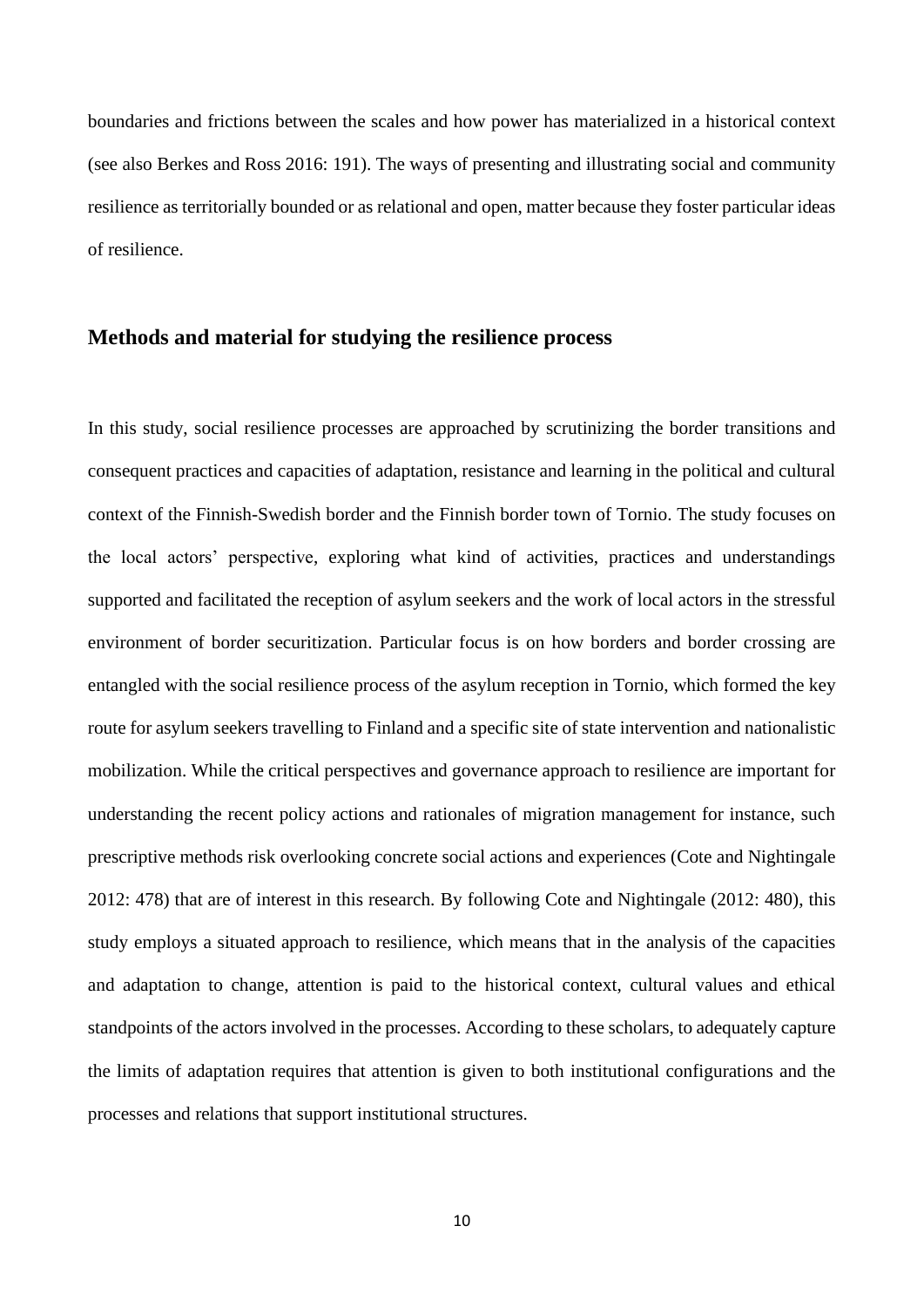Additionally, particular attention is given to the processes and relations of border crossing and interscalar relations (local, regional, national, cross-border), referred to in terms of panarchy in the resilience literature, in the particular situational, cultural and historical context of the Finnish-Swedish border. By taking the border and border crossing as an analytical lens to resilience processes, it is possible to gain understanding of the significance of societal norms and the reality of political contestation in human societies (Phelan *et al*. 2013: 202; Walsh-Dilley and Wolford 2015: 175). As border researchers are apt to emphasize, borders are not just markers of state territorial sovereignty, played out in the national and foreign policy discussions of security. Rather, they materialize in contextual and multidimensional ways across various social, economic, political and cultural spheres of life (Paasi et al. 2019; Amilhat Szary and Giraut 2015).

The research material includes policy documents, media reports and nineteen (19) open-ended interviews that were conducted among the municipal authorities and NGO actors who participated in the asylum reception work in Tornio in 2015–2016. Focusing on this particular border location, it was possible to gain an understanding of the situational resilience process by listening to and collecting the stories of different governmental and non-governmental actors regarding the asylum reception work, care and control. While the interview questions mainly focused on the activities and experiences of the participants, the interview stories were embedded more broadly within cultural and ethical considerations of borders, migration and asylum reception. The interview stories through which the actors' practices, experiences and participation in the asylum reception were studied suggest that, at the local level, borders and asylum reception often gain meaning in relation to the personal experiences of people and wider societal discourses. The tape-recorded and transcribed interviews have been stored and encoded according to the guidelines of the Finnish Advisory Board on Research Integrity. In addition, the material includes reports from the Finnish ministries and government and media articles. The state intervention at the Finnish-Swedish border was a temporary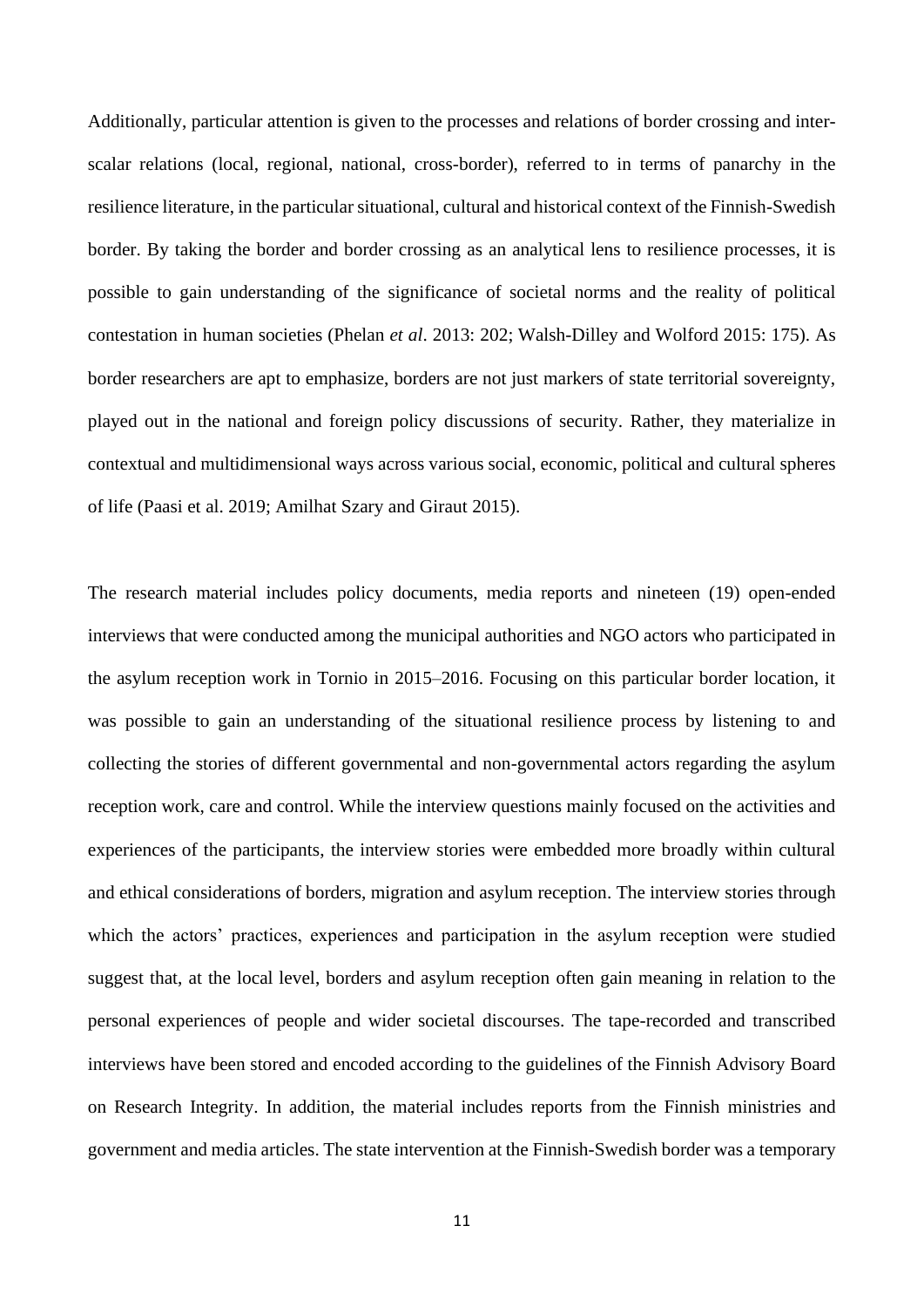phenomenon that the local people in the border town needed to cope with but ultimately did not interfere with their mundane activities. The border securitization, however, has had a long-term impact on Finnish society. The border securitization created a highly political and sensitive environment, one in which the local actors' work and social relations in Tornio and Finland were (re)constructed in particular ways.

The interview narratives are interpreted against particular institutional and geopolitical contexts that partly determine the conditions of possibility. The possible co-existence of alternative or contradictory interpretations of resilience is recognized (Simon and Randalls 2016); it is understood that different actors, authorities, officials, NGOs and volunteers may produce their own versions of uncertainties and vulnerabilities and, therefore, ways of coping with the change. Furthermore, it is useful to make an analytical distinction between the authoritative discourses of resilience, manifesting in the statements of governmental actors for example, and the discursive narratives through which people are actually coping with, adapting to, transforming and resisting the disruptive changes in their everyday environment. In border areas, different versions of resilience may intertwine in surprising ways, and people may resist governmental interventions in their everyday life-spheres. Local actors' resilience discourses may also be entangled with long-lasting socio-cultural and geopolitical imaginations of national belonging and otherness (cf. Van Houtum 2010). In the following section, the resilience process is discussed in terms of borders, inter-scalar relations, trust relations, learning processes and social polarization.

### **Resilience processes of the asylum reception in Tornio**

### *The "hotspot" of the Finnish-Swedish border*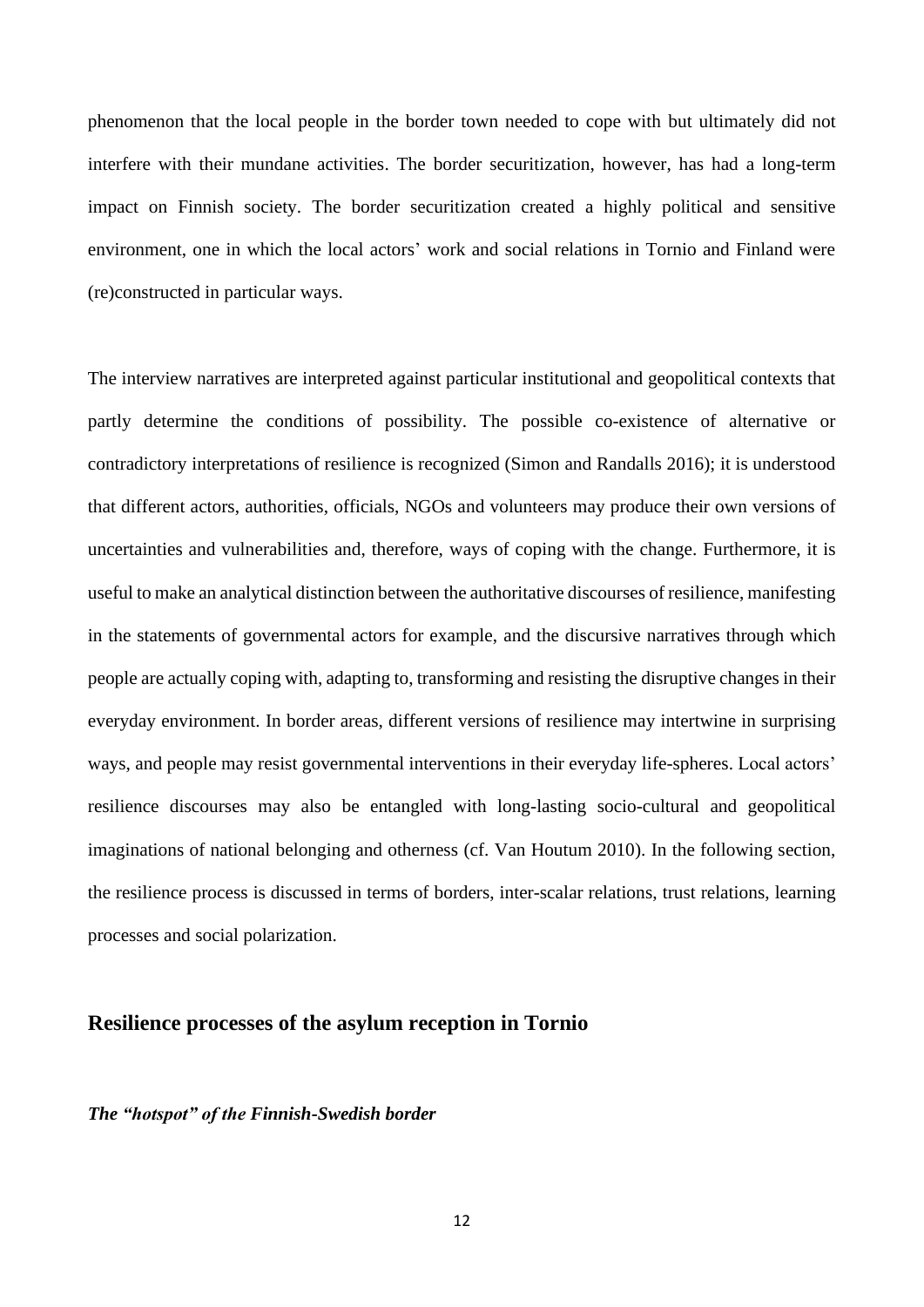The EU-internal Finnish-Swedish border has been relatively open since World War II and the border residents often refer to it as the most peaceful border in the world. The Nordic countries Finland, Sweden, Denmark and Norway have had common "external" borders since a 1957 agreement on the removal of visa requirements between the countries (Finlex 1958/10). In addition, Finland and Sweden have been part of Schengen since 2001; that is, the countries have a double agreement affirming free border crossing. Unlike in many other contexts (e.g. Volmer 2019; Paasi 1996), in the Finnish-Swedish border areas, local residents have not associated this particular geopolitical border with deterrence and fear experiences. Historically, the border has represented a safe passage for Finns compared with the eastern Finnish-Russian border which is often discussed from the perspective of threat and danger (Koch and Vainikka 2019).

The town of Tornio is located adjacent to the Swedish border town of Haparanda and the "twin cities" have had established institutional cooperation since the early 1960s. Since 1987, the institutional cooperation has been conducted in the framework of Provincia Bothniensis, the cooperation organization established between Tornio and Haparanda, and the Council of the Tornio Valley, an organization uniting six border municipalities in Finland and four in Sweden. The roots of the organizations lie in domestic collaboration between border municipalities, which was officially started in Finland in 1923 and in the Swedish Tornio Valley a couple of decades later, in 1941 (Jakola 2016). Finland and Sweden became EU member states in 1995 and the predictability of binational relations has enabled the border towns to boost the economic development of the northern border area through well institutionalized cross-border cooperation. Interaction across the border has been supported by the regional language known as *Meänkieli*, which is spoken or at least understood on both sides alongside the border (Ridanpää 2014). Since EU membership, which opened up the opportunity to apply for EU-co-funding for cross-border initiatives (INTERREG), the towns of Tornio and Haparanda have strived to construct a common border area. The shared place "on the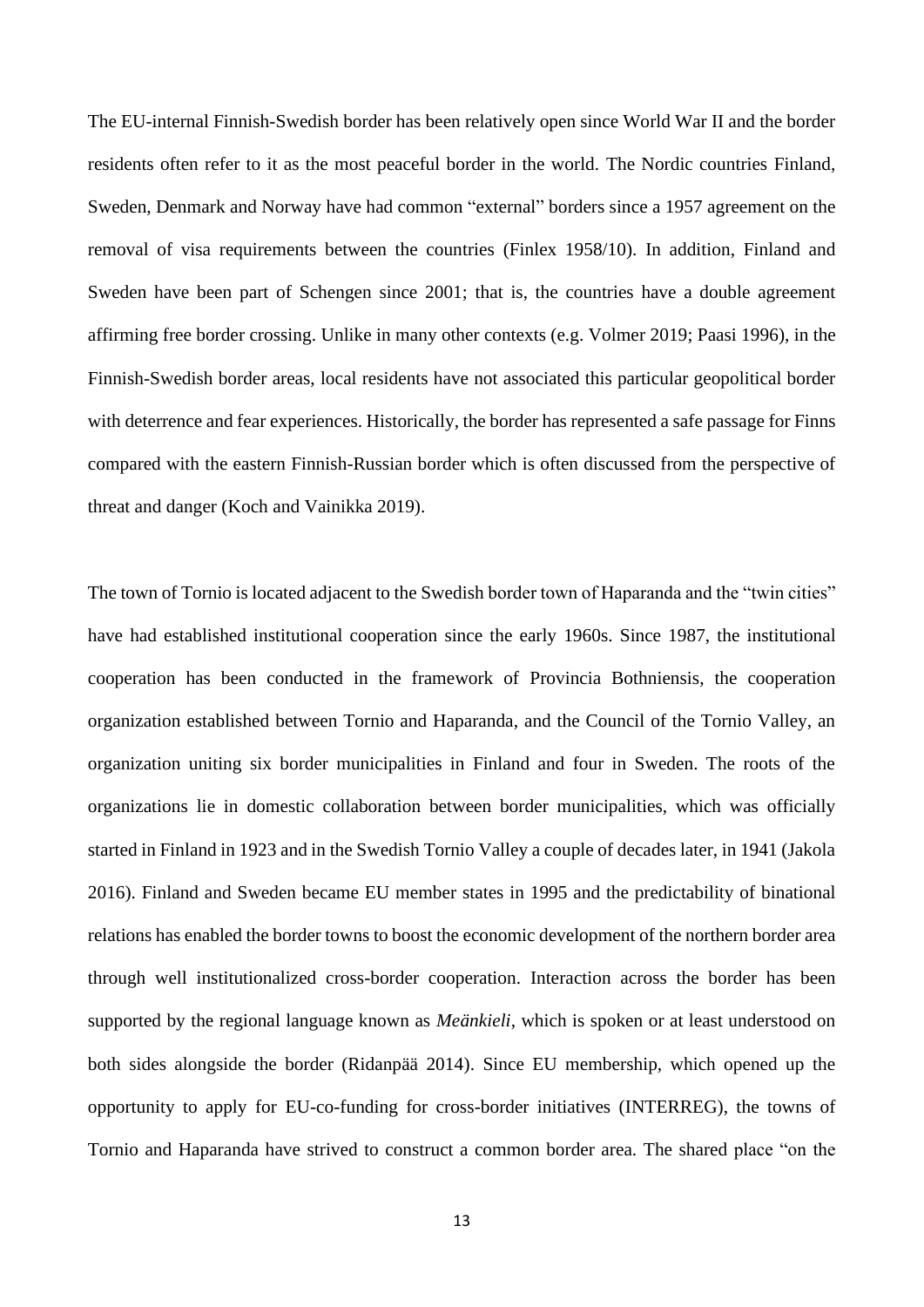border" includes, among others, a market square, and an international bus station was built along the border in 2013. The station is located immediately next to the border on the Haparanda side but serves as a hub for both Finnish and Swedish regional coach transportation.

The 2015 migration influx and securitization changed the geopolitical meaning of the Finnish-Swedish border and the image of Tornio in the minds of people many ways. In mid-September, the Finnish state initiated systematic border surveillance at the Tornio border crossing point and relocated hundreds of security authorities (border guards), servicemen and migration officials there. Contrary to many other EU countries, Finland did not reinstitute the Schengen border controls (Schengen Borders Code, article 29), probably because the country's border guarding resources are fixed along the 1,300-kilometer-long Finnish/EU-Russian border. The Finnish-Swedish border stayed relatively open for daily border crossing and commuting regardless of the border checks that targeted crossborder mobilities and especially foreign nationals. The police-led "enhanced immigration monitoring", based on the Aliens Act (HE 169/2014), that was implemented at the border crossing has been criticized in Finland because it is not always based on evidence-based rules but ethnic profiling. The interviews with local actors show that the sudden presence of state and security officials in the Tornio city center changed the border landscape and the daily border-crossing practices. The interviews indicated that the majority of the local residents supported and adapted well to the border checks, which were seen to bring the migrants under the gaze of the state, although they themselves had been stopped at the border, too. However, several informants told that they had been stopped only few times or not at all because the police could recognize them as locals, Finns or Swedes.

The unusual situation at the norther Finnish-Swedish border crossing point was constantly reported on in national broadcasts in terms of a "crisis", something that also influenced the mindscapes of local residents. Anti-immigration rhetoric and racist tropes were circulated in social media, where asylum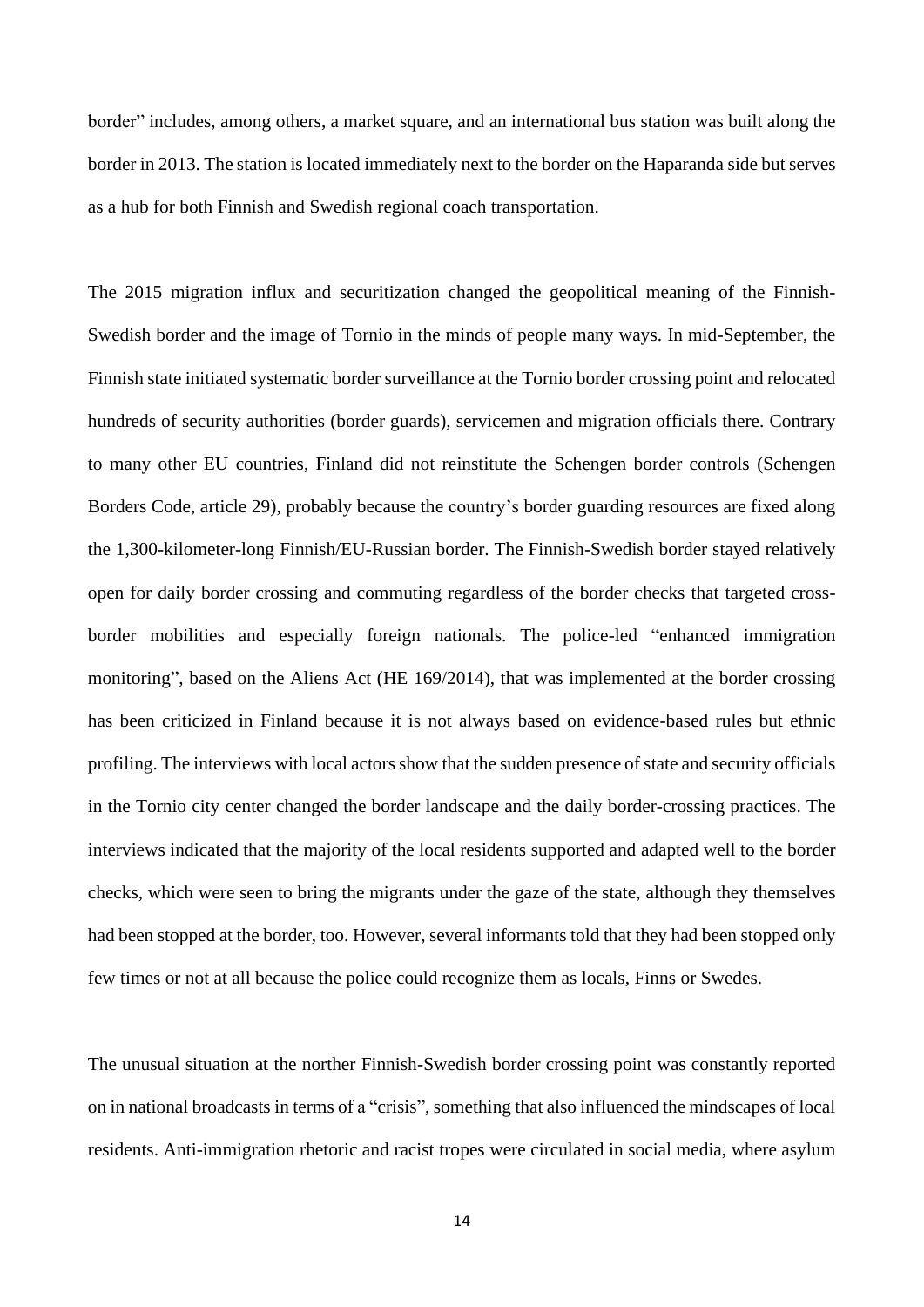seekers were portrayed as a threat to European values and national culture (xxxx). The mobilization of anti-migration groups can be interpreted against the long history of nationalism in Finland as well as the austerity politics and wider political turbulence that resulted from the 2015 election in which the nationalistic Finns Party was included in a coalition government. Alongside the historical narratives of migration that were put to work in the media and by politicians to justify stances for or against border controls, the threat scenarios were rationalized by referring to the carrying capacity of the Finnish state, as if the state system would somehow collapse due to the newcomers. For instance, Minister of the Interior Petteri Orpo warned that "at some point, the carrying capacity of Finland is met" (*Suomen kantokyky tulee jossain vaiheessa vastaan*) (Orpo quoted in Pettersson 2015). The governmental statements mobilized a specific understanding of the Finnish state as a precarious system and entity of which the carrying capacity, functioning and identity were under serious threat. The state precariousness narrative provides a fitting example of how the political resilience discourse is constructed; instead of being worried about human resilience and the precarious situation of the migrants, attention was directed to the carrying capacity of the state. Generally speaking, the securitization of borders and migration is characterized by these kinds of statements (Bourbeau 2015). The nationalistically charged atmosphere concerned many Finns and a number of pro-migration groups mobilized to provide support for the asylum seekers and the reception process, some even by offering them private accommodation (Merikoski 2020).

### *Establishing order/border*

The governance of the asylum reception system in Finland is state-led, yet the implementation takes place in partnership with municipalities and non-governmental organizations (Wahlbeck 2019). The Finnish Red Cross has a significant role as it supports the authorities and establishes reception centres upon the request of the Finnish Immigration Service. The urgent need for reception facilities in 2015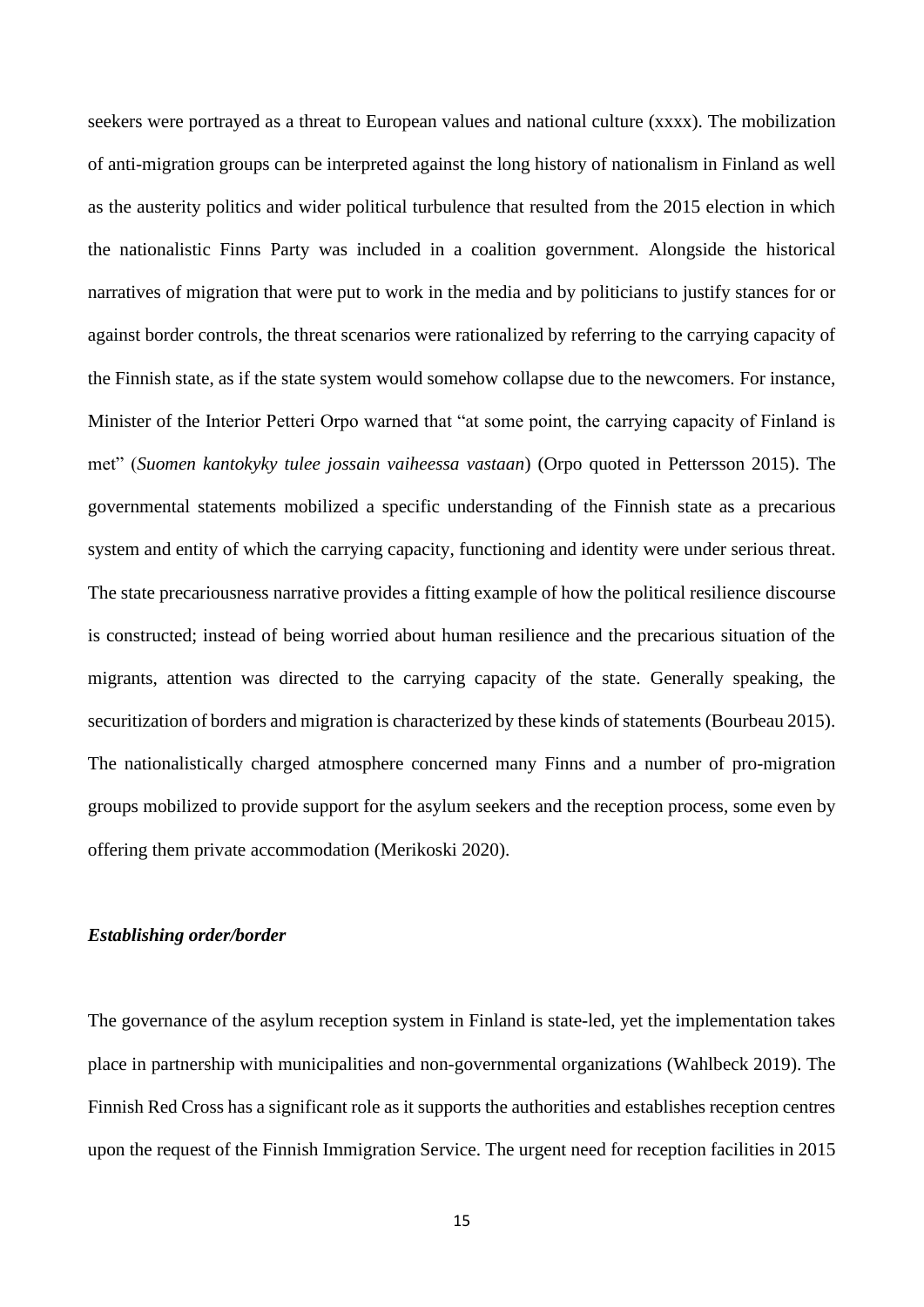had a considerable and visible impact on many municipalities and non-governmental organizations in Finland due to the establishment of new asylum reception infrastructures, services and modes of action (The Union of Municipalities 2016). The scale of the asylum seeker reception is illustrated by the numbers: from January 2014 to January 2015 the total number of reception units in the Finnish municipalities increased from 20 to 144 (EMN 2016: 22).

Simultaneously as the national media was overloaded by the threat discourses, in the hotspot of Tornio, authorities, professionals and grassroots actors from different organizations strived to organize their activities and agree on their responsibilities in the asylum reception work. Tornio formed the gateway to Finland and it was considered important that the state "gaze" would reach the asylum seekers immediately and that they would be guided though the system. The binational bus station on the border become the key site of non-governmental reception work, a place where the Finnish and Swedish parishes and volunteers first welcomed and instructed the newcomers. The exact border line marked a legal-authoritative boundary in relation to which the activities and responsibilities of the authorities were organized. While the state and municipality authorities' powers and actions were territorially limited, the borderline did not form a similar obstacle to nongovernmental actors and they were able to provide care in a more flexible manner on both sides of the border. According to the interviews, the only restriction was that the volunteers needed to be careful not to accidentally participate in human smuggling by physically assisting unauthorized border crossing, for example by carrying a refugee child across the border. The interviews and the governmental reports (eg. Jalava *et al*. 2017) point out how among the governmental and nongovernmental actors and volunteers the ability to cross the administrative and sectoral borders become a highly important asset in the reception work: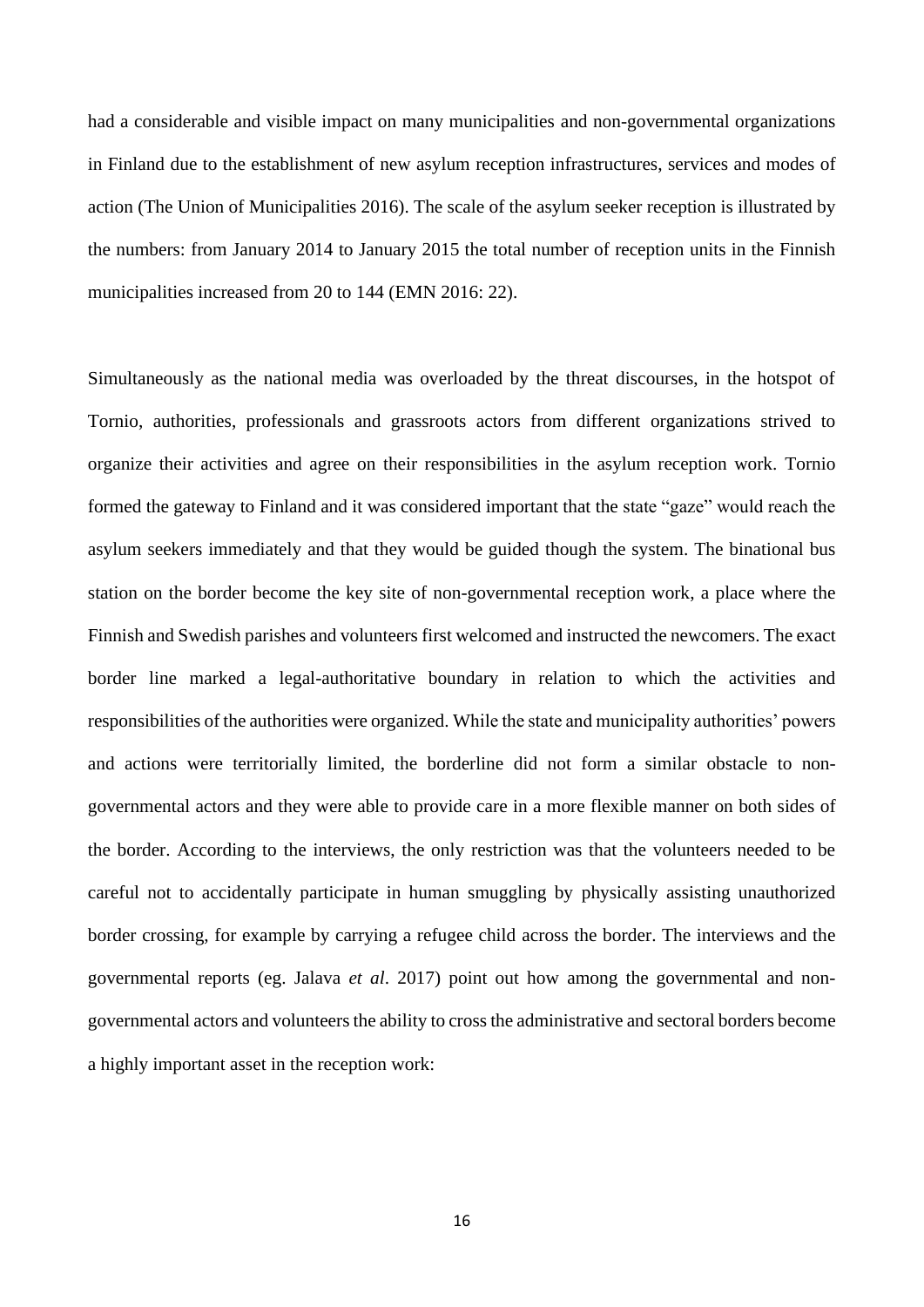We (the city authorities) were in contact every day, the Finnish police, customs and the border guard and Migri (Finnish Migration Service) and SPR (Finnish Red Cross). We had advance information about the number of newcomers, how many coaches would soon arrive here. And how many people had started their travel from Stockholm by train and by other means, and through this we were able to react and be ready with a few hours' preparations. (Tornio 3; authority, translated by the author)

In September 2015, the Finnish government and the town of Tornio agreed on the establishment of a state registration center in Tornio. The center provided temporary shelter and after the registration, asylum applicants were transferred to reception centres in other parts of the country. Together with the quick decision to open the public service of asylum accommodation to private markets, the establishment of the registration center on the premises of the former upper secondary school in the middle of the Tornio city center (*Tornion Lyseo*) serves as an example of a novel concrete solution and arrangement in the Finnish context. The new solutions and transformation enabled the authorities, together with the NGOs, to manage and organize the asylum reception process in a short period.

Moreover, a recognizable narrative shift can be read from the interview stories describing the Tornio city landscape and the newcomers. The first weeks were described in terms of chaos and uncertainty. The state intervention and especially the establishment of the state registration center was experienced as a turn towards order and predictability. Before the state intervention, for example, local people were annoyed that the newcomers were eating berries from their private gardens. The center and the new operation model of the reception work proved to be a well-functioning method for carrying out the asylum seeker reception, and according to the interviewed authorities, the new reception model soon decreased the opposition to the arrangement in the Tornio city council, too. Yet, the social media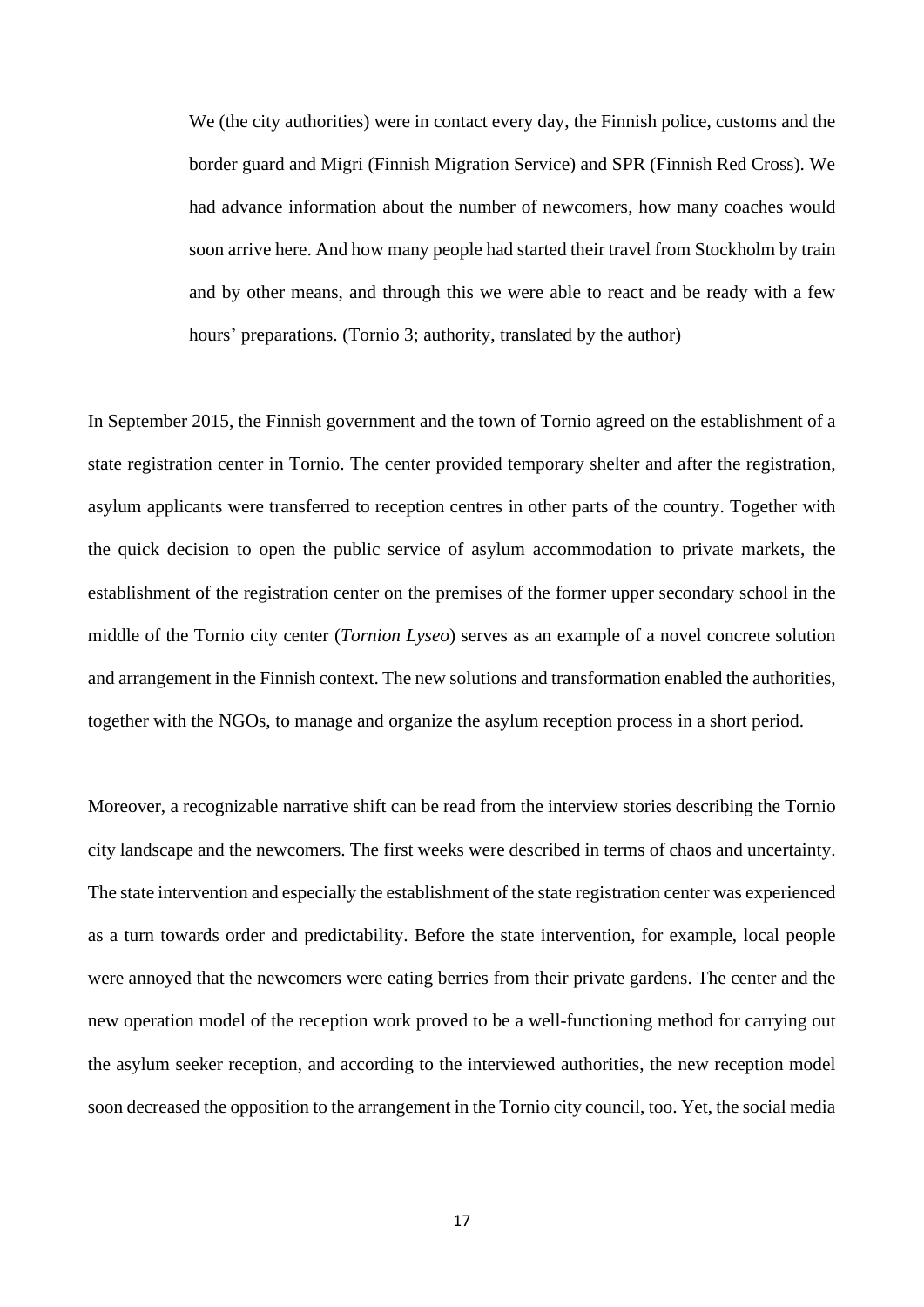debates show that some local people continued to resist the arrangements and insisted that Finland should not grant the migrants asylum (xxxx).

## *Inter-scalar relations and trust*

Social capital, confidence and functioning institutions are usually considered factors that strengthen resilience (Cutter et al 2016; Scherzera, Lujala and Rød 2019) and their significance emerged in the local actors' interview stories. The stories and descriptions of the reception work emphasized confidence in security authorities (police, in particular) and the functioning of inter-scalar cooperation between the different actors at the separate stages of the asylum seeker reception. Nationally significant was the role of the local authorities, who worked in close collaboration with experts from national organizations. The well-functioning organization and participation created the feeling of safety and control among the volunteers and NGO actors too. The asylum seeker reception as an everyday practice was strongly supported by previous experiences of institutional cooperation and entailed trust:

> It created security that we are cooperating with Haparanda (Sweden), we know people there. When something happens, it is possible to contact them immediately and to ask what is happening, and the other way round. There will be someone that I know personally. (Tornio 1; authority)

Many different actors participated in the practices that helped to create the feeling of safety in the asylum reception work. In the securitized environment, most of the practices and activities that helped to produce safety, order and the feeling of trust were connected with very concrete matters, such as the infrastructure, functionality of the built environment and the general fluency of the care and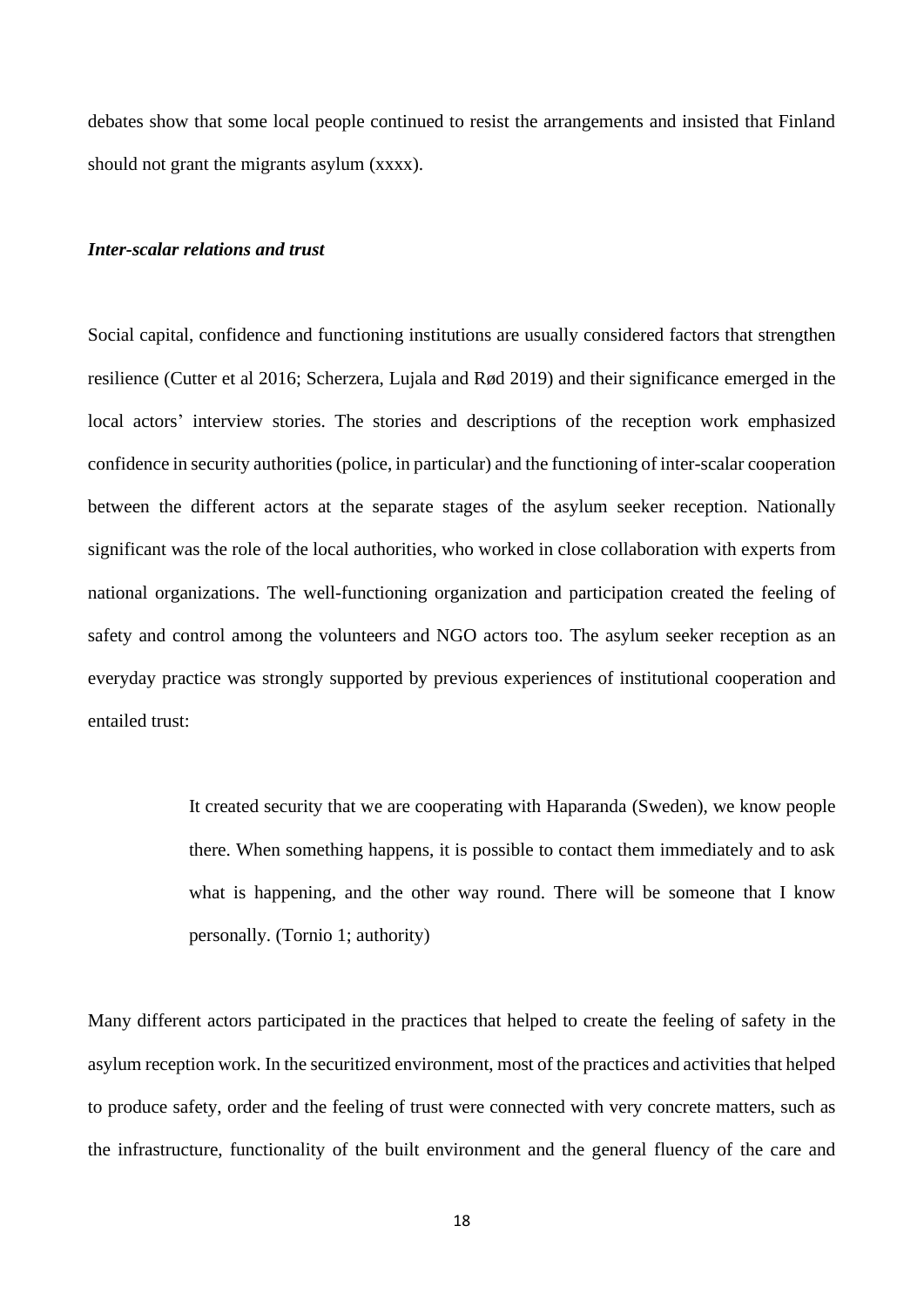reception activities. Both local experts and those who had arrived from the southern parts of the country learned new ways of working and together developed new operational models. In the interviews, the effectiveness and cooperation between authorities was often mentioned as well as the perceived strengths of the national working culture and the common ambition among the people who participated in the reception and maintenance of the asylum seekers. In addition, the importance of trust-building and (personal) relationships emerged in several interview stories. The shared sense of confidence in the reception work appeared especially in the mundane meetings where the local actors experienced that they shared the same type of worldview and ambition to manage the situation with other actors. The feelings of togetherness and common cause came up in the interviews as significant factors supporting their adaptation and wellbeing:

> They (Finnish Red Cross) have people whose values are somehow right. When they are taking action . . . they act and there are never problems for them. Whatever obstacles there are, they will solve it and they have the proper means to do it. (Tornio 8; NGO)

The actors' stories highlighted the importance of the cultural values and norms of Finnish society like equality and modesty (which, in this case, was expected especially from the newcomers) and that that order and rules were followed in everyday operations and arrangements. The maintenance of order was considered important for the feeling of safety among the local people as well as for protecting the most vulnerable groups of migrants, children, unaccompanied women and sexual minorities. The willingness to participate and the experiences of safety during the work were strengthened when the actors saw that the working methods were in line with their own conceptions of justice and fairness. Moreover, many of the NGO actors had some previous experience working together with the authorities, which further supported their cooperation. The close cooperation between the ministries, municipalities and NGOs has been regarded as one of the most significant factors explaining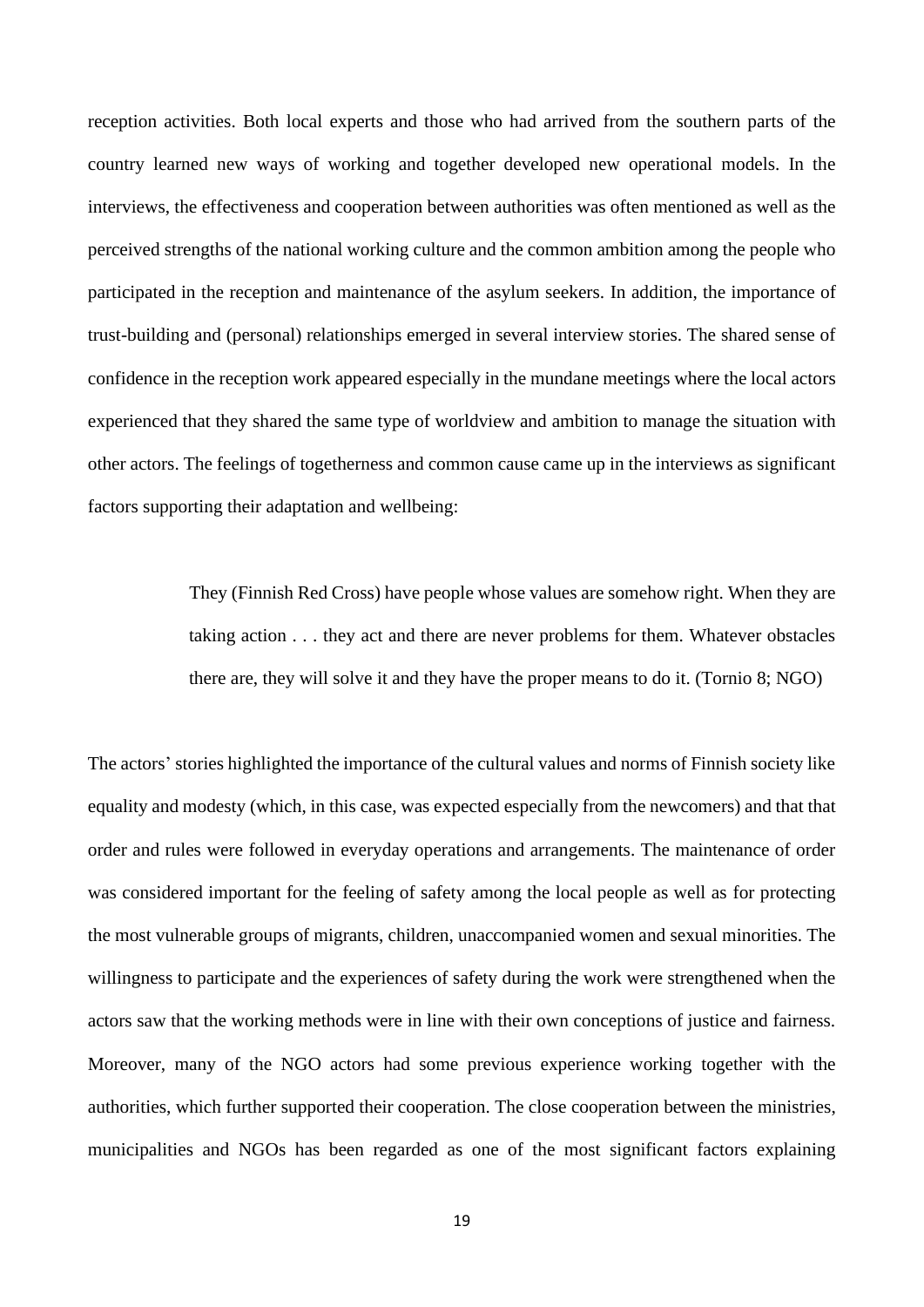Finland's success in taking care of, accommodating and providing services to ten times the number of asylum seekers compared with previous years(Jalava et al. 2017). In the Tornio border town, crossborder cooperation networks and existing trust relations played an equally important role in the process.

### **Open border, a regional resilience factor**

Previous studies have shown that successful resilience processes in sudden, stressful situations and events of disruption often necessitate international cooperation (Rhinard and Sundelius 2010). The research in Tornio supports this notion. Although the long-standing regional and local effort to diminish the border barriers initially seemed secondary with regard to the border security intervention, the examination of the actual practices of asylum reception shows that, ultimately, the open border mentality and trust relations between the regional authorities enabled the actors to maintain smooth and well-functioning operations within and across the border. During the asylum reception process, the significance of the open border, as well as the professional and concrete material help and donations from the Swedish side, was noted by the local participants:

> We received many big donations from the Swedish side. The clothes, sets of dishes and so on. . . . They contacted us directly from the (Asylum) Reception Center when they needed equipment, clothes for the children and other things. (Tornio 13; NGO)

The effective cooperation and information sharing via various professional and personal international networks enabled the actors to plan, seek resources and prepare themselves for the reception of the newcomers. The personal and professional contacts provided trustful information in a politically and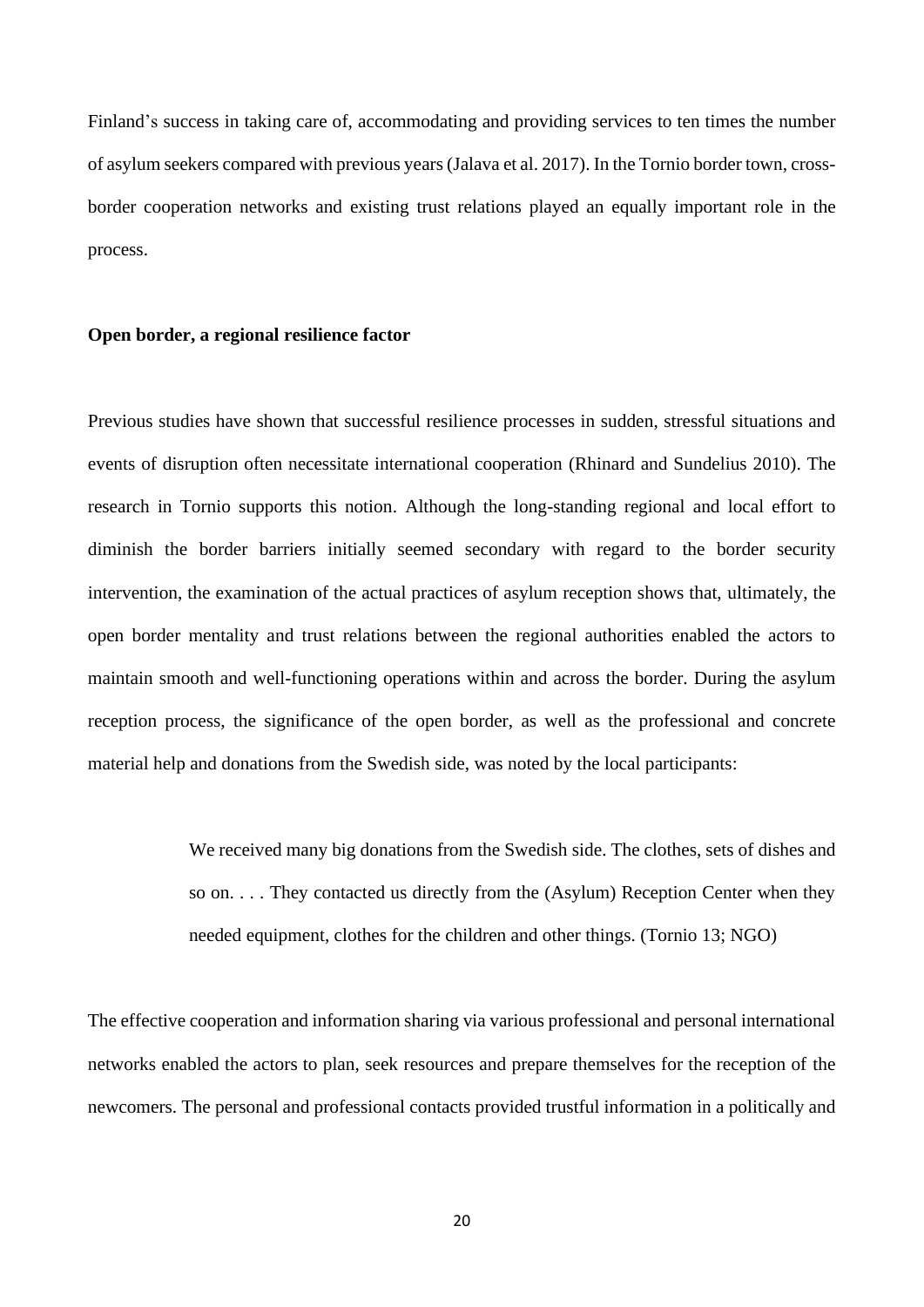socially heated situation in which misinformation circulated and heightened the atmosphere of mistrust.

Without personal and professional networks and trust relations across the border, it would have been highly difficult for the governmental and regional actors to manage their activities effectively and peacefully in the securitized settings. The Finnish and Swedish actors' informal trust relations and somewhat shared perspective on the everyday care work turned out to be valuable for both authorities and NGOs:

> Some may think it is unbefitting that we (Finnish and Swedish authorities) drink coffee together and chat. But in the end, it is a cool thing that we know each other, know our colleagues, trust each other and know what the others are doing. (Tornio 2; authority)

> Interviewer: There you have people from the Swedish and Finnish sides, so did you discuss a lot about how you should work together?

> Informant: It was very hectic and as it started very fast, we did not really have time, but we just shared responsibilities and tasks between us. Eventually, we had a common line in our care work. We did not actually have any differences of opinion. (Tornio 9; NGO)

In Tornio and Haparanda, expertise, social relations and networks have long been created and maintained across the open border. Everyday interaction, commuting and institutional cooperation initiatives provided a particular regional strength in the organization of the asylum reception. The inclusion of diverse stakeholders, skills, sources of knowledge and other resources has been central to the resilience approach (Walker and Cooper 2011: 152) and it is necessary for these to be built and performed across different scales and boundaries. The interviews with NGO actors and volunteers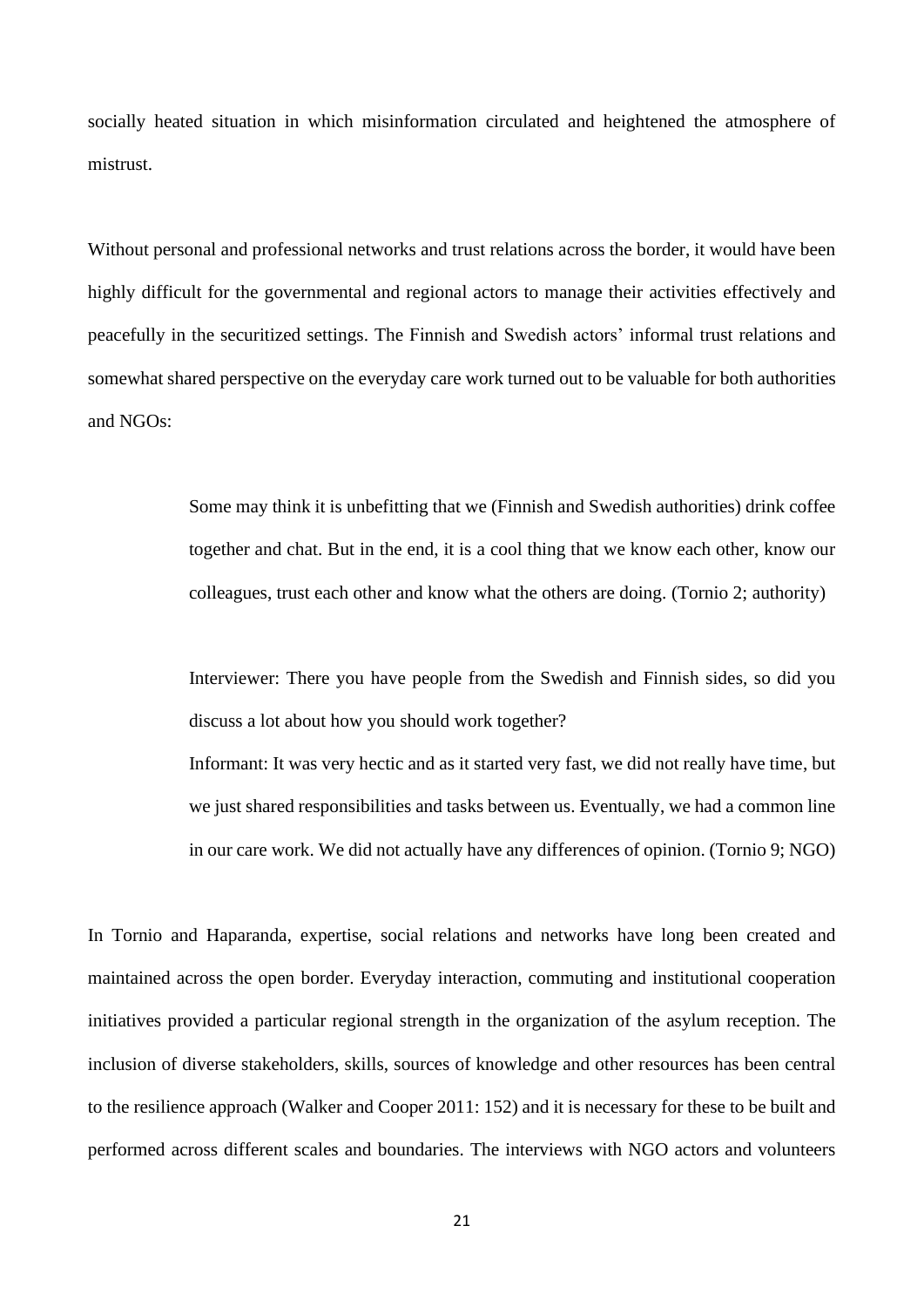pointed out that grassroots cooperation and interaction created security in their everyday work. In Haparanda, for example, the activities of the Finnish NGOs were backed up by the Swedish police and, in turn, the Finnish police had the authority to secure their work in Tornio. Moreover, the interviews revealed that the safety element was essential because NGOs, especially women actors, encountered some harassment and bullying in their everyday work, from local anti-migration-minded people.

The study illustrates the importance of the panarchy perspective, that is, for instance, how the question of trust and safety at one scale – for example, individuals' trust – are not separate from the wider scales and the geopolitical trust relations between states (see also Pain et al. 2010). In Tornio, the wider, historically formed institutional and geopolitical trust relations between Finland and Sweden played an important role in the resilience process of the asylum reception. Many interviewees reported how during the first weeks the authorities, media and citizens in Sweden and Finland had rather contradictory opinions about asylum reception responsibilities. Still, several interviewees emphasized a general confidence in the state, and the historically and culturally formed trust towards Swedish society that enables the countries to maintain good relations during stressful situations.

### **Learning about asylum reception**

Resilience is not only about being persistent or robust to disturbance. It is also about the opportunities that disturbance opens up in terms of recombination of evolved structures and processes, renewal of the system and emergence of new trajectories. (Folke 2006: 259)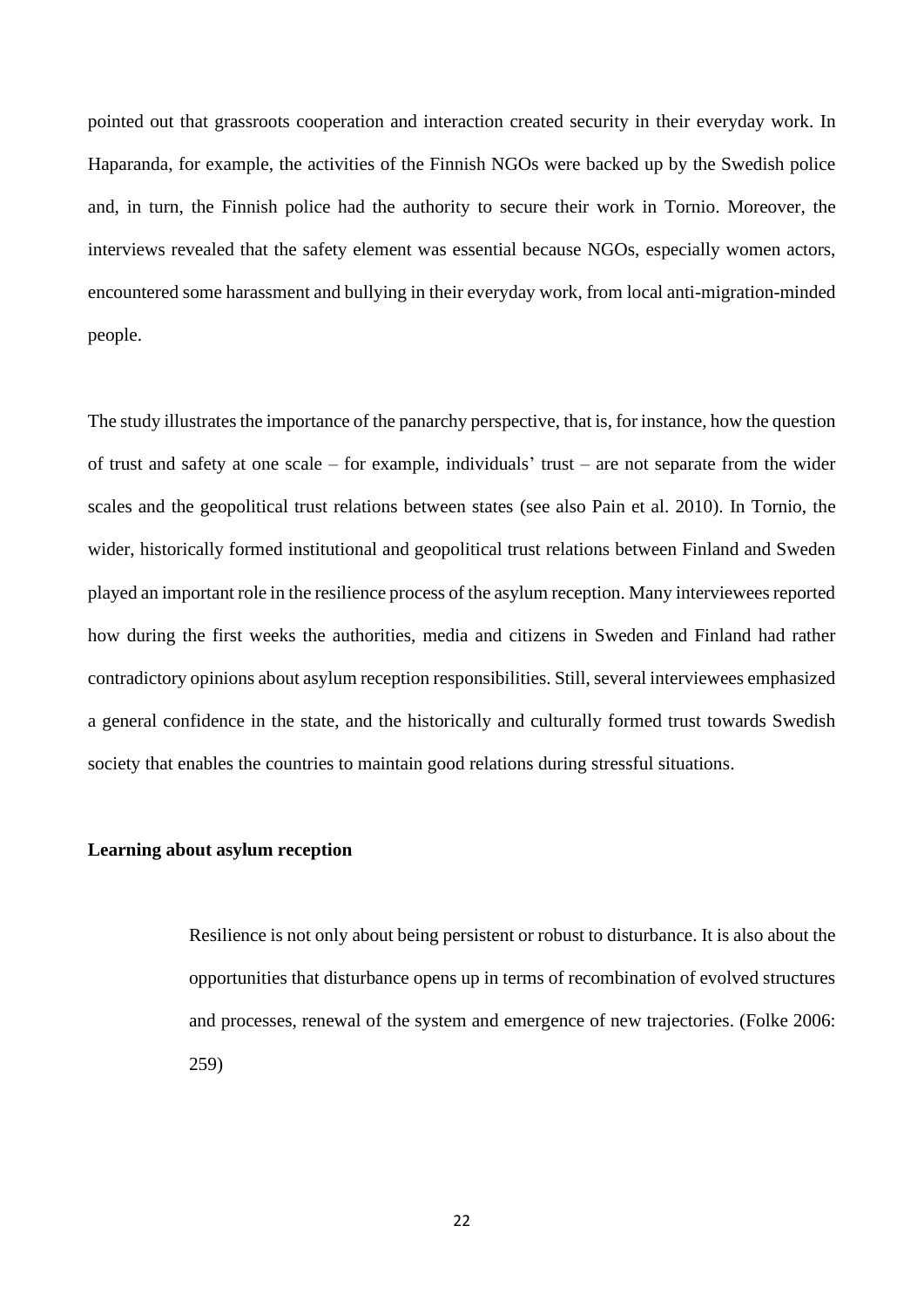Learning and prevention are understood as an important part of the resilience process. The implementation of preventive measures and plans requires, however, that there be at least some kind of idea regarding the type of stress situation and transition that regions and communities will face. One explanation for the migration crisis narrative of 2015 in Finland could be that the migration influx and its northern route was something that neither authorities nor citizens could have imagined. The situation was considered exceptional also because Sweden is considered a more attractive destination country for migrants. Furthermore, the common Europe-wide operation models and agreements, such as the responsibility of the first receiving country for the asylum seeker's registration and the processing of the applications (defined by the agreement of Dublin: EU 604/2013), were not fully adhered to during the migration. Many of the interviewed actors discussed the reception work from the perspective of learning and future preparation. It was considered important that in case of similar events, there was now contact information, plans and agreements about the division of work across different scales and sectors within the country:

> In the case of a state of exception, we will have contact information, we have plans about who does what, and we all know our roles. (Tornio 2; authority)

The creation of new reception procedures and what some of the interviewees called "the Tornio model" can be seen as a learning process that strengthens regional and national resilience with regard to similar stress situations and transitions. The Tornio model provides a template for state-level planning and preparation should the number of asylum seeker applications significantly increase in the future. It remains to be seen, however, whether there will be enough political will to select and highlight the narrative of a successful asylum reception process in similar stress situations in the future, instead of relying on the old story of the state's limited capacity. Yet, although the model of Tornio is regarded as successful in terms of practical organization and management of the high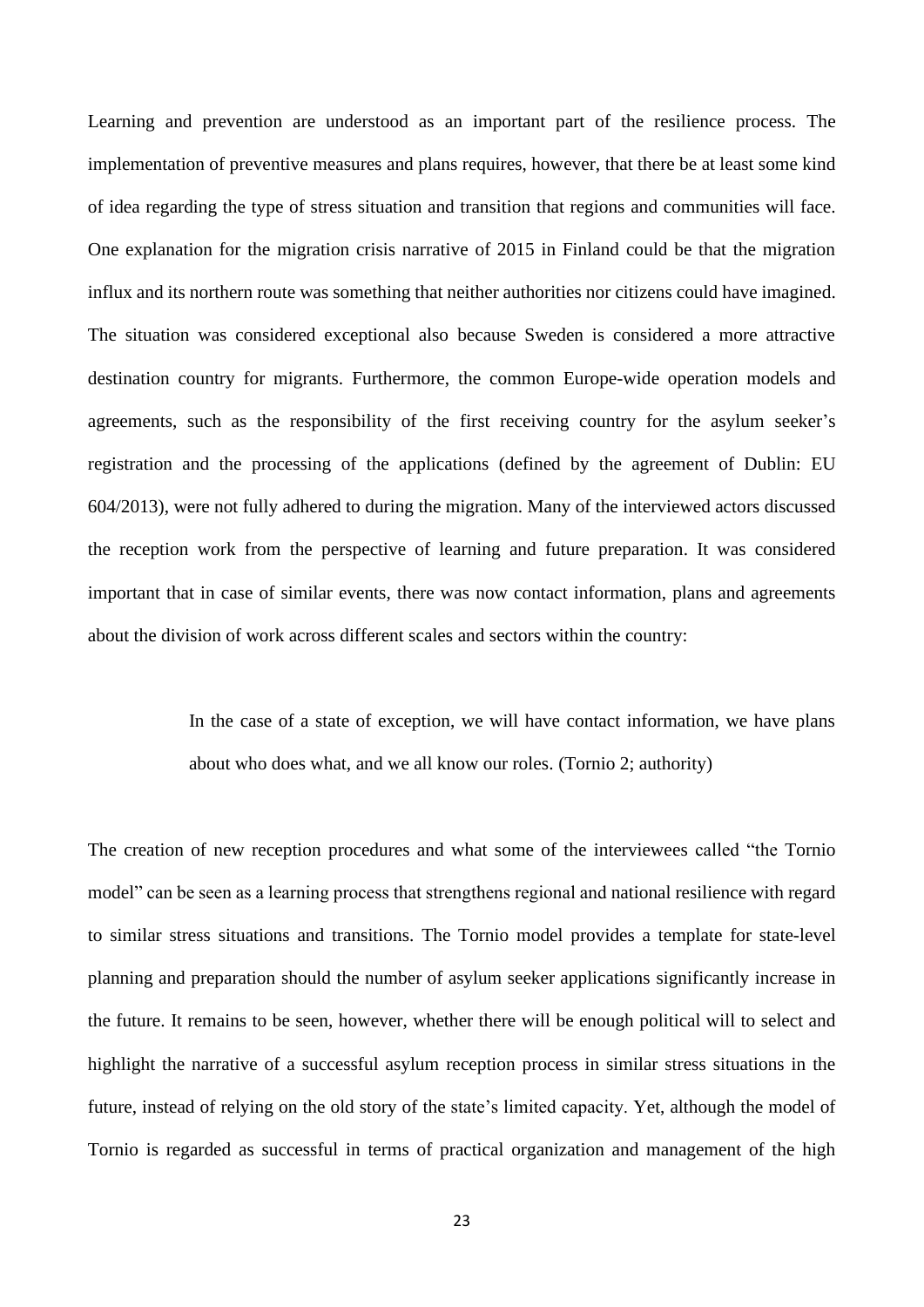numbers of asylum seekers, it offers a solution only for the first stage of the process. Research shows that there are considerable weaknesses in many stages of the asylum process and that social and emotional resistance to non-western migrants is high in Finland (Pellander and Horsti 2018).

#### **Social polarization and vulnerability**

Resilience includes the notion of precariousness, which in the context of state systems becomes a highly complex and politicized question. The 2015 border and migration securitization had a negative impact on Finnish society, and especially on the lives and sense of security among migrants, promigration actors and all people who were committed to asylum reception work through their professional and personal positions. The increasing number of asylum seekers was loudly opposed by anti-immigrant groups, who organized demonstrations against the openness of the Finnish-Swedish border, thus mobilizing societal conflicts and polarization (xxxx 2019; Puustinen et al. 2017). From the perspective of social resilience, it is worth recognizing that the anti-migration rhetoric and the dynamics of the asylum seeker reception were, in many ways, gendered and racialized. The majority of the civil society actors were females, while male actors filled the security sector. The gendered division of the actor groups did not arise in the interviewees' stories as a matter that weakened the safety of the work environment. Yet the gendered divisions of work on migration management and asylum reception practices may, at least to some extent, increase general social polarization (XXXX).

The wider societal polarization will influence the feeling of safety and trust, increasing precariousness in the long-run, and thus may weaken national and local resilience to stressful situations of all kinds. The opposition to and the fear of societal change, however, should not merely be seen as an inability to adapt to change but also as an integral and important part of the resilience process of open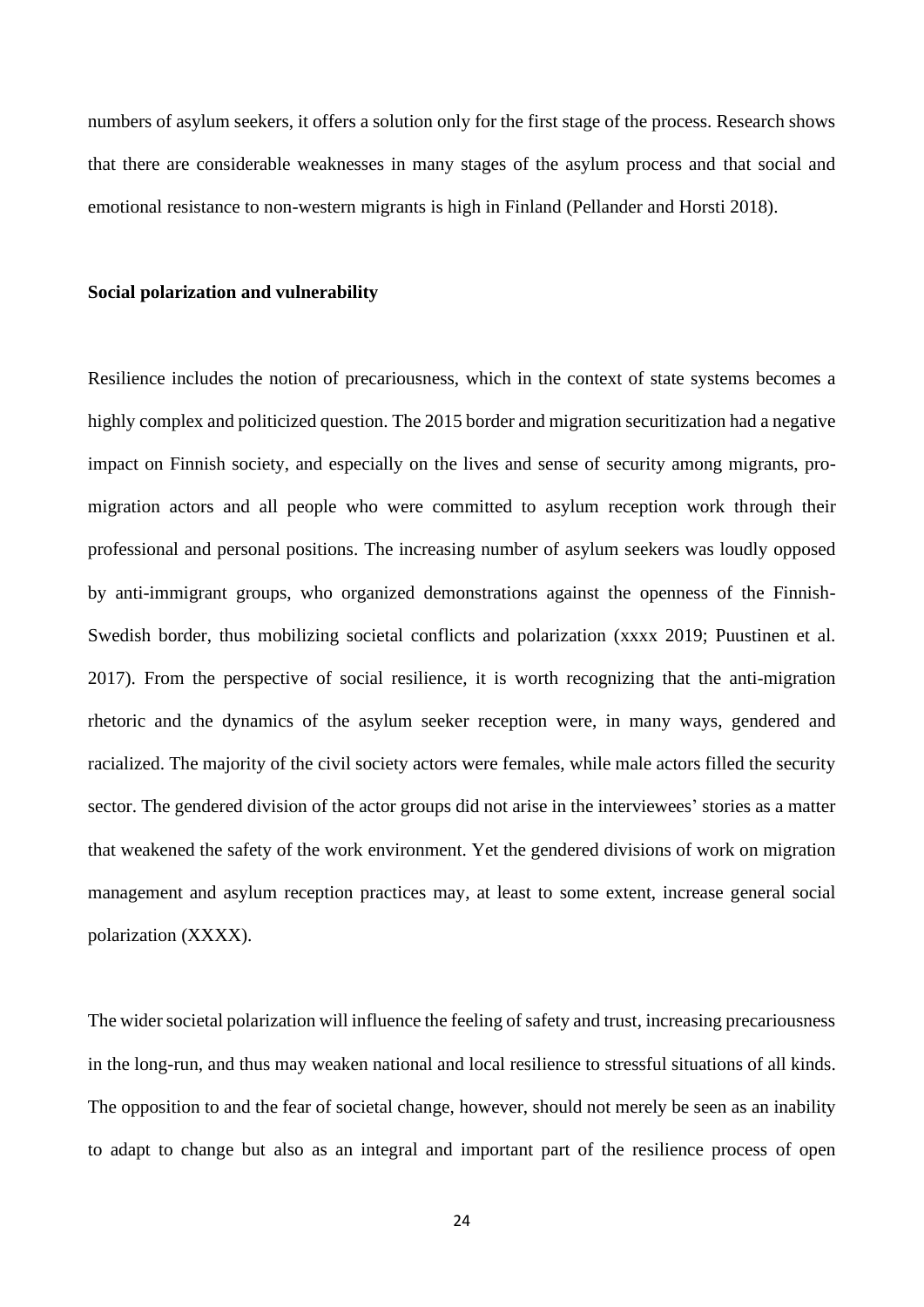democratic societies. The space allowed to resistance can be seen to reflect the persistence of the state's democratic identity, yet there should be clear limits as to what can be counted as constructive criticism and resistance, with a specific focus on prohibiting racism and xenophobic actions.

# **Conclusions**

Borders and border crossing are central to understanding resilience processes both from the theoretical and empirical point of view. Political borders are highly ambiguous from the perspective of resilience, yet border crossing and their regulations are frequently discussed in terms of resilience. Heightened border security efforts are justified by the arguments that border closures are an effective means to protect the carrying capacity of states and societies. In Finland, the securitization of the EUinternal Finnish-Swedish border was mobilized by politicians and populists by launching threat imaginaries of uncontrolled mass migration. The hegemonic political resilience discourse produced a specific understanding of the Finnish state as a precarious entity whose carrying capacity, functioning and identity were seriously threatened by the forced migrants. The argument over the threshold of national carrying capacity might initially look like a rational and neutral one, and arguments of a similar kind are employed in the context of ecological and economic disturbances, for example complex systems theory is argued to be perfectly in accord with the later philosophy of Friedrich Hayek, a well-known Austrian neoliberal (Walker & Cooper 2011). In the context of global migration and refugees, however, the employment of resilience discourses can be highly problematic (Ilcan and Rygiel 2015; Bourbeau 2015).

The Finnish case shows the need for scrutinizing high-level political resilience discourses *vis-à-vis* the actual local resilience processes that are connected to different scaler and border crossings. This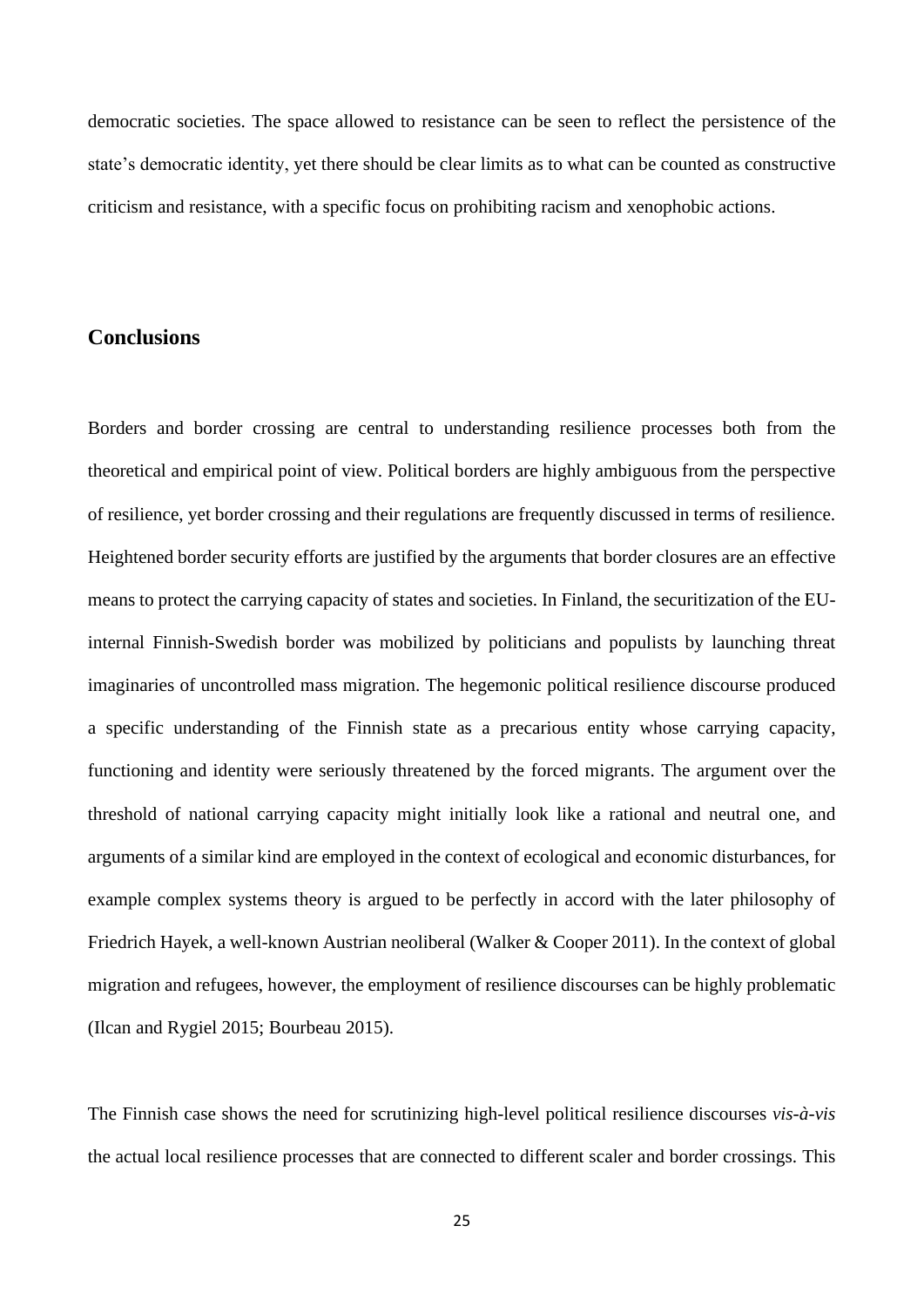study of local resilience processes at the securitized Finnish-Swedish border demonstrates that as the state's power materializes at border zones, people simultaneously maintain and establish unique ways of coping with borders and bordering. This kind of cultural and embodied knowhow and trust relations across borders form an important resilience asset that is more likely present in open border contexts and, of course, cannot be generalized to all borders. The historical openness of the Finnish-Swedish border and the living with two national institutions have provided people with particular capacities, social capital and trust relations that considerably explained and supported the resilience processes of asylum reception in the hybrid security environment. Accordingly, the findings of this study highlight the paradox of border securitization. Control and surveillance of borders is presented by individual EU states as a way of responding to forced migrations, while at the same time everyday practices and institutional capacity of managing, maintaining and taking care of forced migrants at state border crossing points are highly dependent on cross-border cooperation and relations.

The study maintains that the resilience perspective is valuable precisely because it enables us to highlight the strengths and the resiliences of migrant-receiving societies, thus reorienting the conversation about migration and asylum reception. It can offer new versions of social change and possibilities arising from the grassroots level, something that the critical research on border and migration securitization often leaves aside. The versatile concept of resilience enables us to return to fundamental questions about borders and their societal and normative meaning in the lives of people and societies. The debates about open/closed borders, however, need to be critically interpreted through asking what border crossings and relations are proposed to increase resilience, among whom and where. Open border policy should not be simply presented as a solution to complex global challenges. Not all border crossings in all places increase general societal and ecological resilience, but it matters how and why borders are crossed. It is argued that the neoliberal open borders policy has greatly benefited the global elite. Simultaneously the number of people who are facing expulsion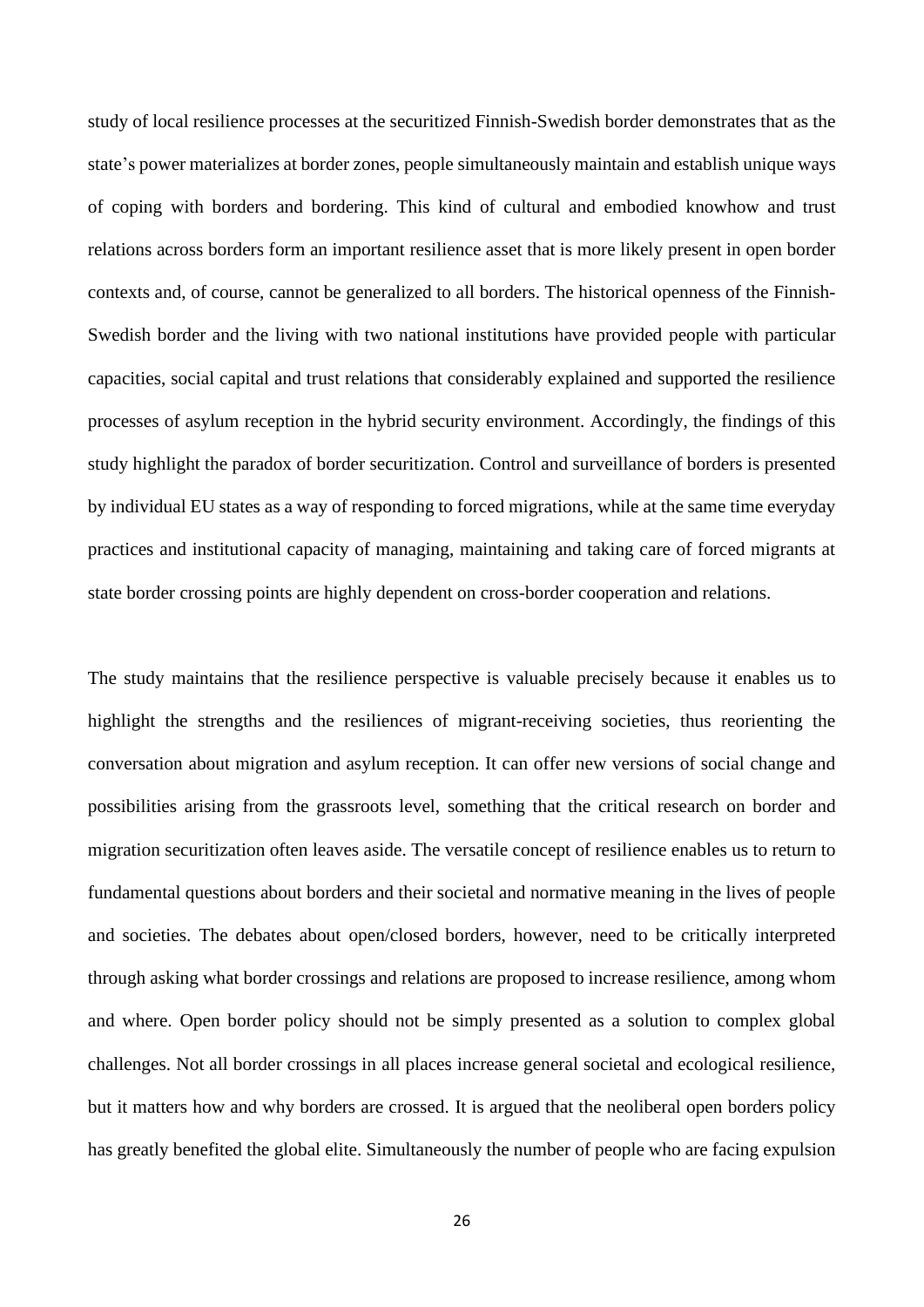from their professional livelihoods and the ecosystems that sustain life is increasing (Sassen 2018), thus forcing people to migrate. Neither the heightened border monitoring nor the fostering of the adaptation processes of migrant communities and refugees offer a sustainable solution. Instead, the resilience capacity of the migrant destination countries and areas as well as the importance of crossborder connections in the asylum reception processes need to be better recognized in political decision making.

# **References**

- Adger, N (2000) Social and ecological resilience: are they related? *Progress in Human Geography* 24 (3): 347-364.
- Allen, C,, Angeler, D,. Ahjond, S, Garmestani, L, Gunderson, L, Holling C. S (2014) Panarchy: Theory and Application. *Ecosystems* 17 (4): 578–589.
- Amilhat Szary, A, Giraut, F (2015) *Borderities and the politics of contemporary mobile borders*. New York: Palgrave Macmillan.
- Van Baar, H (2017) Evictability and the Biopolitical Bordering of Europe. *Antipode* 49 (1): 212–230.
- Berkes, H, Ross, B (2016) Panarchy and community resilience: Sustainability science and policy implications. *Environmental Science & Policy* 61: 185-193.
- Boin, A, Comfort, L, Demchak, C (2010) The rise of resilience. In Comfort, L, Boin, A, Demchak, C (eds) Designing Resilience: Preparing for Extreme Events. University of Pittsburg Press, pp. 1-12.
- Boschma, R (2015) Evolutionary Economic Geography: Towards an Evolutionary Perspective on Regional Resilience. *Regional Studies* 49 (5): 733-751.
- Bourbeau, P (2015) Migration, Resilience and Security. *Journal of Ethnic and Migration Studies* 41 (12): 1958-1977.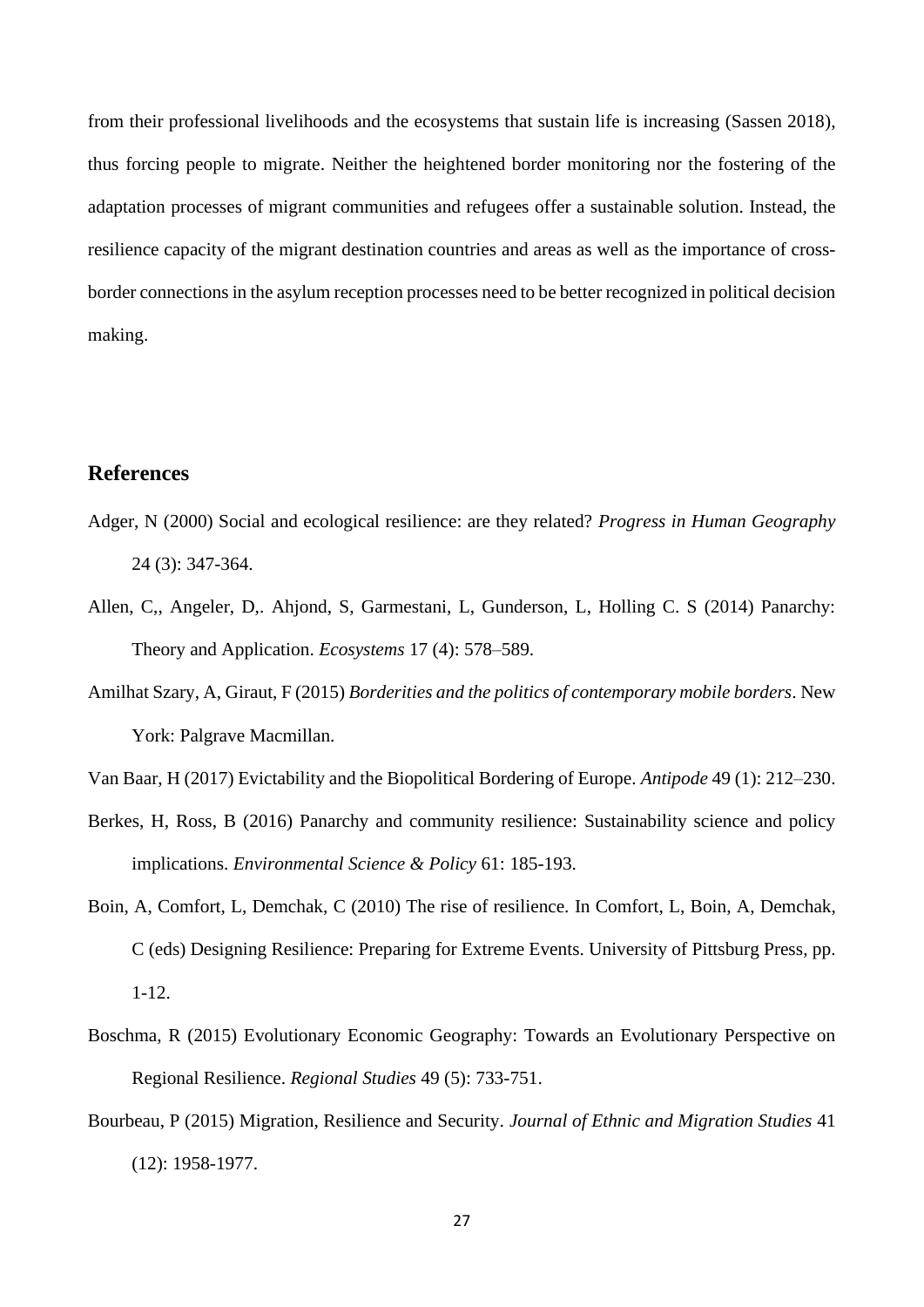- Bromley-Davenport, H, Mac Leavy, J, Manley, D (2018) Brexit in Sunderland: The production of difference and division in the UK referendum on European Union membership. *Environment and Planning C: Politics and Space*. doi.org/10.1177/0263774X18804225
- Brown, K (2013) Global environmental change I: A social turn for resilience? *Progress in Human Geography* 38(1): 107–117.
- Brown, W (2010) *Walled states, waning sovereignty*. Cambridge: MIT Press.
- Christopherson, S. Michie, J, Tyler, P (2010) Regional resilience: theoretical and empirical perspectives. *Cambridge Journal of Regions, Economy and Society* 3(1): 3–10.
- Cote, M, Nightingale, A (2012) Resilience thinking meets social theory: Situating social change in socio-ecological systems (SES) research. *Progress in Human Geography* 36 (4): 475-489.
- Cutter, S, Ash, K, Emrich, C (2016) Urban-rural differences in disaster resilience. *Annals of the American Association of Geographers* 106 (6): 1236-1252.
- EMN (2016). European Migration Network. Key figures on immigration 2015. Published by European Migration Network & Finnish Immigration Service, Finland. Accessed October 25, 2017 http://www.emn.fi/files/1361/EMN\_maahanmuuton\_tunnusl\_2015\_EN\_tumma.pdf
- Geddes, A, Jordan, A (2012) Migration as adaptation? Exploring the scope for coordinating environmental and migration policies in the European Union. *Environment and Planning C: Government and Policy* 30: 1029 – 1044.
- Folke, C (2006) Resilience: The emergence of a perspective for social–ecological systems analyses. *Global Environmental Change* 16: 253–267.
- Holdar, S (1992) The ideal state and the power of geography the life-work of Rudolf Kjellén. *Political Geography* 11 (3): 307-323.
- Hudson, R (2010) Resilient regions in an uncertain world? *Cambridge Journal of Regions, Economy and Society* 3(1): 11–25.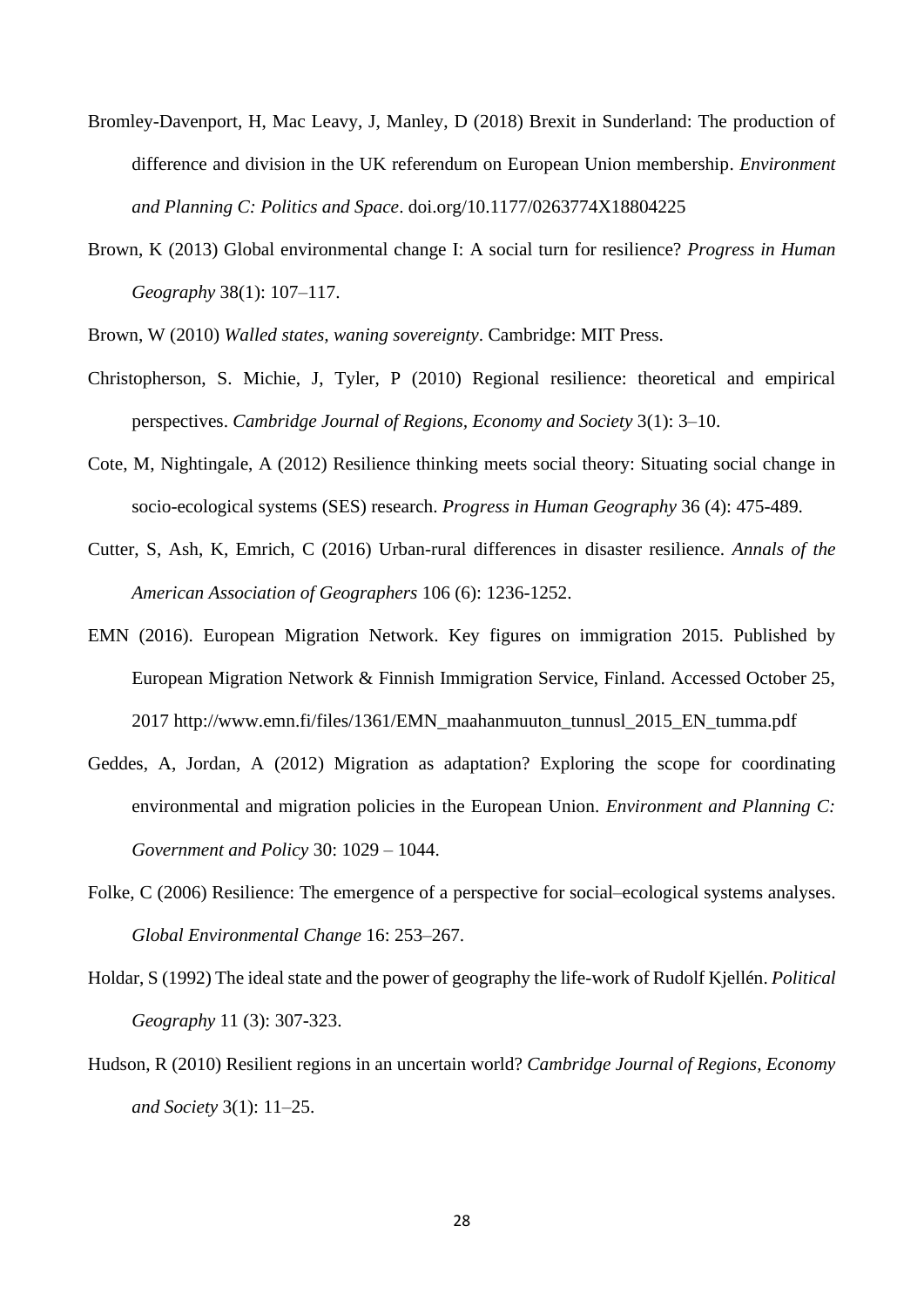- Ilcan, S, Rygiel, K (2015) "Resiliency Humanitarianism": Responsibilizing Refugees through Humanitarian Emergency Governance in the Camp. *International Political Sociology* 9 (4): 333–351.
- Jalava, J, Raisio, H, Norri-Sederholm, T, Lahtinen, H, Puustinen, A (2017) *Kolmas sektori viranomaisten turvallisuustoiminnan tukena*. Valtioneuvoston selvitys- ja tutkimustoiminnan julkaisusarja 75/2017. [Finnish Government's Publication Series]
- Jakola, F (2016) Borders, planning and policy transfer: historical transformation of development discourses in the Finnish Torne Valley. *European Planning Studies* 24 (10): 1806–1824.
- Jones, R (2012) *Border walls: Security and the war on terror in the United States, India, and Israel*. London: Zed Books.

- Julca, A (2011) Multidimensional Re‐creation of Vulnerabilities and Potential for Resilience in International Migration. *International Migration* 49 (1): e30-e49.
- Juncos, A (2017) Resilience as the new EU foreign policy paradigm: a pragmatist turn? *European Security* 26 (1): 1−18.
- Klinke, I (2018) Friedrich Ratzel, Lebensraum and the death motif. *Journal of Historical Geography* 61: 97-101.
- Koch, K, Vainikka, V (2019) The Geopolitical Production of Trust Discourses in Finland: Perspectives from the Finnish-Russian Border. *Journal of Borderlands Studies*. doi: 10.1080/08865655.2019.1646152
- Lowndes, V, McCaughie, K (2013) Weathering the perfect storm? Austerity and institutional resilience in local government. *Public Finance and Public Choice* 41 (4): 533-549.
- Lulle, A (2019) "Borderless" Europe and Brexit: young European migrant accounts of media uses and moralities. In Paasi, A, Prokkola, E-K, Saarinen, J, Zimmerbauer, K (eds) *Borderless Worlds for Whom? Ethics, Moralities and Mobilities*. London: Routledge, pp. 65-77

Joseph, N (2018) *Varieties of Resilience: Studies in governmentality*. Cambridge University Press.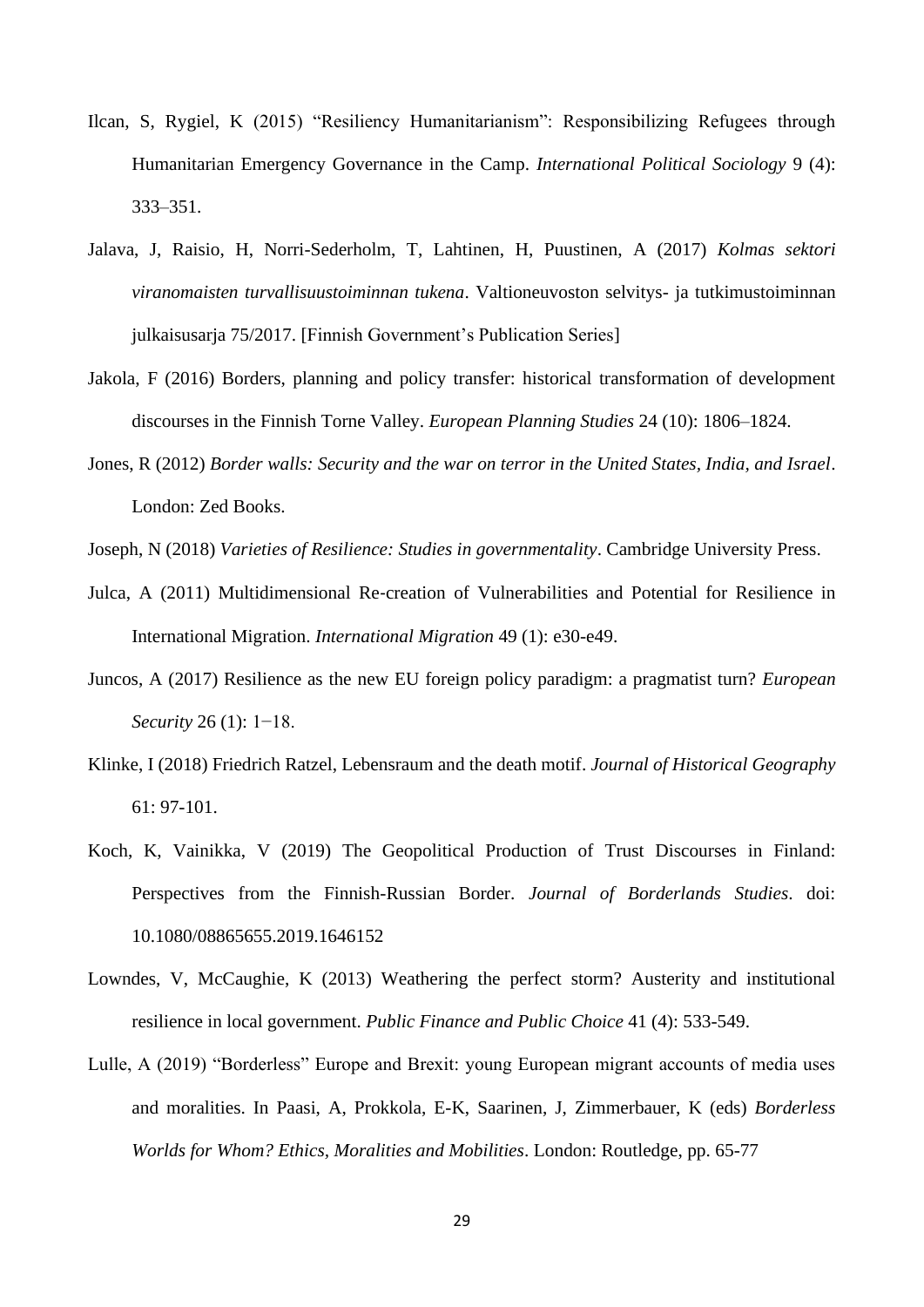- MacKinnon, D, Derickson, K (2012) From resilience to resourcefulness: A critique of resilience policy and activism. *Progress in Human Geography* 37 (2): 253-270.
- Merikoski, P (2020) 'At least they are welcome in my home!' Contentious hospitality in home accommodation of asylum seekers in Finland. *Citizenship Studies*. doi.org/10.1080/13621025.2020.1769558
- Methmann, C, Oels, A (2015) From 'fearing' to 'empowering' climate refugees: Governing climateinduced migration in the name of resilience. *Security Dialogue* 46 (1): 51-68.
- Mountz, A, Hiemstra, N (2014) Chaos and Crisis: Dissecting the Spatiotemporal Logics of Contemporary Migrations and State Practices. *Annals of the Association of American Geographers* 104 (2): 382-390.
- Paasi, A (1996) *Territories, boundaries, and consciousness: The changing geographies of the Finnish-Russian boundary*. London: Wiley.
- Paasi, A, Prokkola, E-K, Saarinen, J, Zimmerbauer, K (2019) (eds) *Borderless Worlds for Whom? Ethics, Moralities and Mobilities*. London: Routledge.
- Pain, R, Panelli, R, Kindonc, S, Littled, J (2010) Moments in everyday/distant geopolitics: Young people's fears and hopes. *Geoforum* 41 (6): 972–982.
- Pascucci, E, Kallio, K. P., Häkli, J (2019) "Delay and neglect": the everyday geopolitics of humanitarian borders. In Paasi, A, Prokkola, E-K, Saarinen, J, Zimmerbauer, K (eds) *Borderless Worlds for Whom? Ethics, Moralities and Mobilities*. London: Routledge, pp. 93- 107.
- Pellander, S, Horst, K (2018). Visibility in mediated borderscapes: The hunger strike of asylum seekers as an embodiment of border violence. *Political Geography* 66: 161-170.
- Pettersson, M (2015) Nyt ministeri Orpo väläyttääkin rajojen sulkemista mitä se tarkoittaisi? *Helsingin Sanomat* 21.9.2015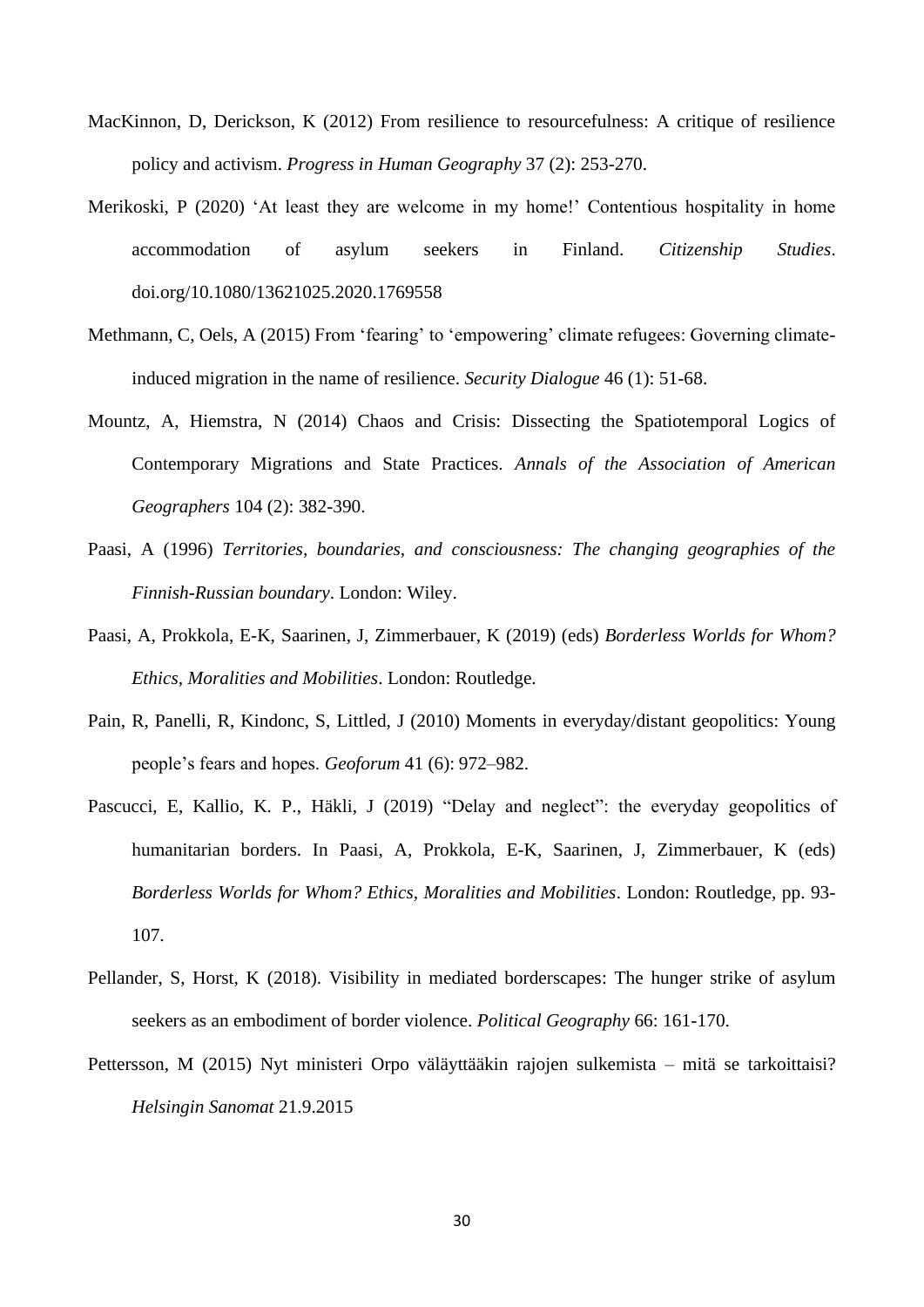- Phelan, L, Henderson-Sellers, A, Taplin, R (2013) The Political Economy of Addressing the Climate Crisis in the Earth System: Undermining Perverse Resilience. *New Political Economy* 18 (2): 198-226.
- Puustinen, A, H. Raisio, E, Kokki, Luhta, J (2017) *Kansalaismielipide: Turvapaikanhakijat ja turvapaikkapolitiikka*. Sisäministeriön julkaisu 9/2017 [Finnish Ministry of Interior Publications 9/2017].
- Rhinard, M, Sundelius, B (2010) The limits of self-reliance: International cooperation as a source of resilience. In Comfort, L, Boin, A, Demchak, C (eds) *Designing Resilience: Preparing for Extreme Events*. University of Pittsburg Press, pp. 196-2019
- Ridanpää, J (2014) Politics of literary humour and contested narrative identity (of a region with no identity). *Cultural Geographies* 21 (4): 711–726.
- Rockefeller Foundation (2019) 100 Resilient cities network. Available at >https://www.rockefellerfoundation.org/our-work/initiatives/100-resilient-cities-network/< (Accessed 6.9.2019)
- Sassen, S (2014) *Expulsions: Brutality and Complexity in the Global Economy*. Harvard University Press.
- Simon, S, Randalls, S (2016) Geography, ontological politics and the resilient future. *Dialogues in Human Geography* 6 (1): 3-18.
- Scheffran, J, Marmer, E, Sow, P (2012) Migration as a contribution to resilience and innovation in climate adaptation: Social networks and co-development in Northwest Africa. Applied Geography 33: 119-127.
- Scherzera, S, Lujala, P, Rød, J (2019) A community resilience index for Norway: An adaptation of the Baseline Resilience Indicators for Communities (BRIC). *International Journal of Disaster Risk Reduction* 36 https://doi.org/10.1016/j.ijdrr.2019.101107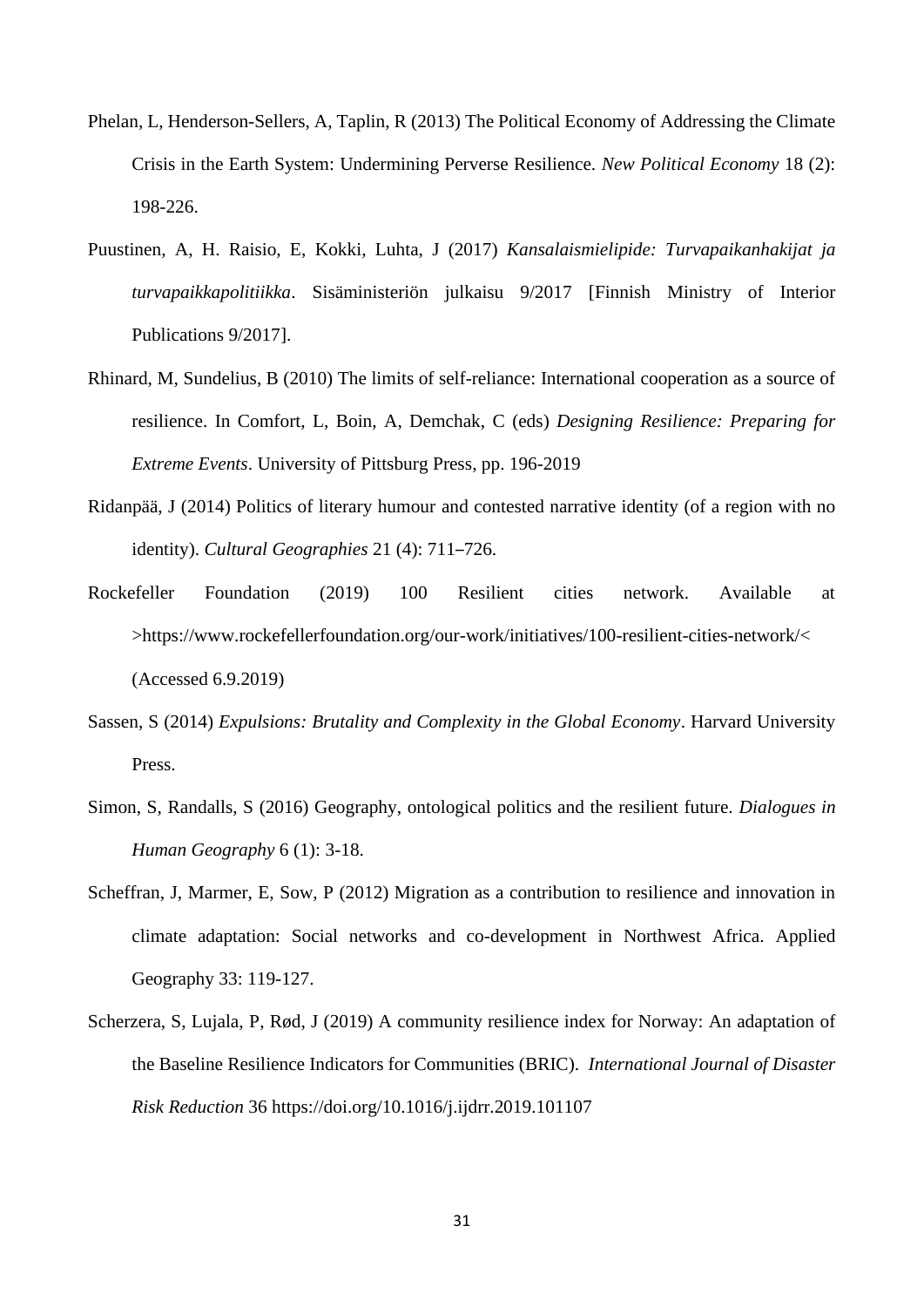- Smyth, I, Sweetman, C (2015) Introduction: Gender and Resilience. Gender & Development 23 (3): 405-414.
- Sohn, C (2014) Modelling Cross-Border Integration: The Role of Borders as Resource. *Geopolitics* 19 (3): 587-608.
- UN (2012) *Resilient People, Resilient Planet. United Nations Global Sustainability report*. Available at: >https://en.unesco.org/system/files/GSP\_Report\_web\_final.pdf< (Accessed 6.9.2019)
- Wahlbeck, Ö (2019) National Report on the Governance of the Asylum Reception System in Finland. In *Ceaseval Research on the Common European Asylum System* (19). Available online at http://ceaseval.eu/publications/WP3\_Finland.pdf. (Accessed 21.8.2021)
- Vainikka, V, Vainikka, J (2018) Welcoming the masses, entitling the stranger commentary to Gill. *Fennia* 196 (1): 124–130.
- Walker, B, Holling, C, Carpenter, S, Kinzig, A (2004) Resilience, adaptability and transformability in social–ecological systems. *Ecology and Society* 9: 2.
- Walker, J, Cooper, M (2011) Genealogies of resilience: From systems ecology to the political economy of crisis adaptation. *Security Dialogue* 42 (2): 143-160
- Walsh-Dilley, M, Wolford, W (2015) (Un)Defining resilience: subjective understandings of 'resilience' from the field. *Resilience: International Policies, Practices and Discourse* 3: 173- 182.
- Wandji, G (2019) Rethinking the time and space of resilience beyond the West: an example of the post-colonial border. *Resilience: International Policies, Practices and Discourses* 7 (3): 288- 303.
- Van Houtum, H (2010) Human blacklisting: the global apartheid of the EU's external border regime. *Environment and Planning D* 28 (6): 957–976.
- Wilson, G (2010) Multifunctional 'quality' and rural community resilience. *Transactions of the Institute of British Geographers* 35 (3): 364-381.